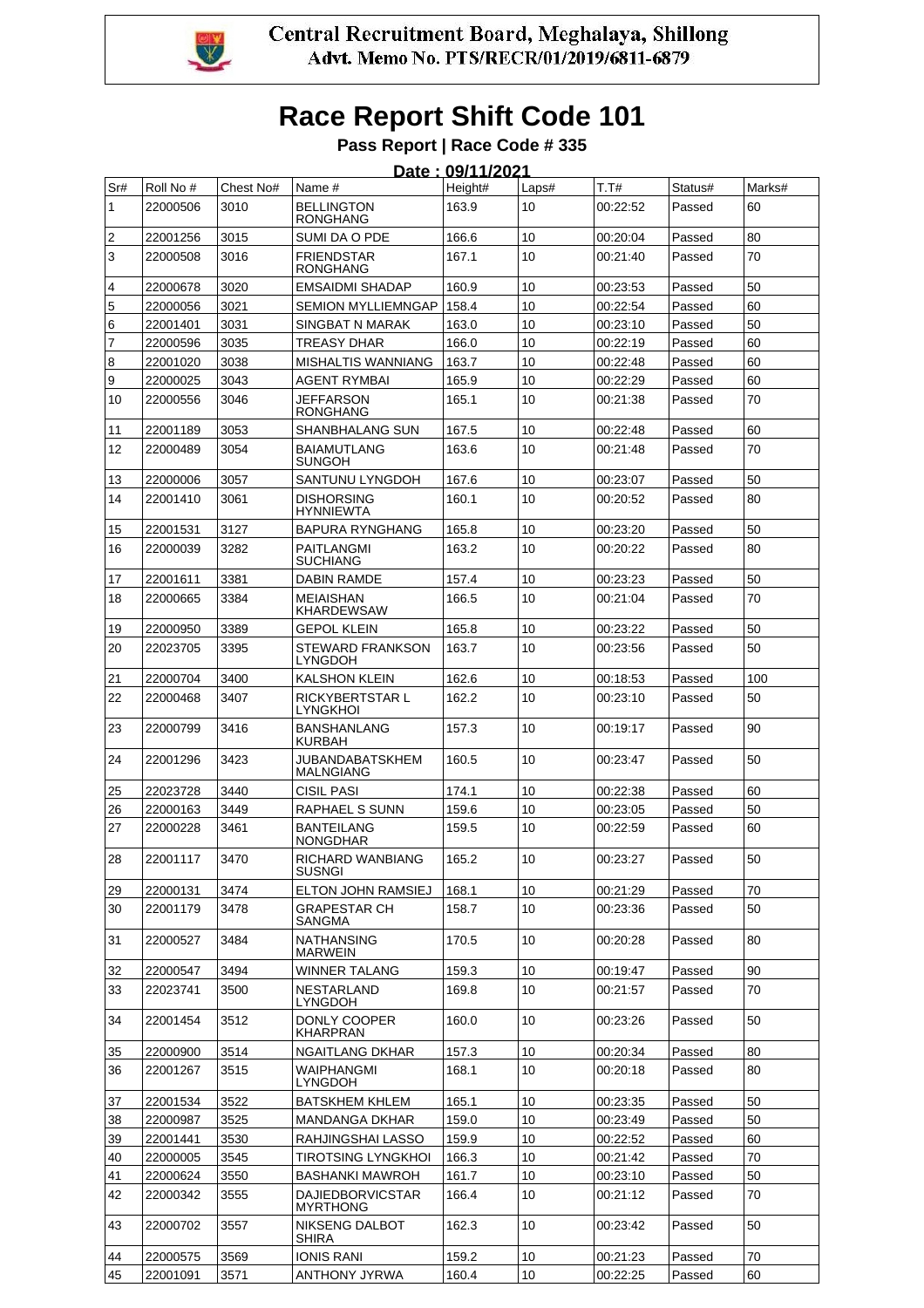| 46       | 22001289             | 3576         | ANTHONY G. MOMIN                                 | 164.5          | 10       | 00:22:38             | Passed           | 60       |
|----------|----------------------|--------------|--------------------------------------------------|----------------|----------|----------------------|------------------|----------|
| 47       | 22001563             | 3579         | JELIUS LYNGDOH                                   | 169.0          | 10       | 00:20:18             | Passed           | 80       |
| 48       | 22000279             | 3587         | <b>SHANBORLANG</b><br>DIENGDOH                   | 167.9          | 10       | 00:22:30             | Passed           | 60       |
| 49       | 22000250             | 3589         | <b>HARRIS DICKENSON</b><br>WARJRI                | 160.6          | 10       | 00:21:47             | Passed           | 70       |
| 50       | 22001595             | 3595         | DAYOPHINGA DKHAR                                 | 157.9          | 10       | 00:22:48             | Passed           | 60       |
| 51       | 22000419             | 3599         | ARMSTRONG INGTI                                  | 168.5          | 10       | 00:23:59             | Passed           | 50       |
| 52       | 22000010             | 3600         | PYNKHRAW K<br>SYIEMIONG                          | 166.7          | 10       | 00:22:04             | Passed           | 60       |
| 53       | 22000700             | 3604         | ARKI SANA                                        | 162.0          | 10       | 00:23:28             | Passed           | 50       |
| 54       | 22000360             | 3606         | <b>MEBANSAINBORLANG</b><br><b>PATHAW</b>         | 159.2          | 10       | 00:19:48             | Passed           | 90       |
| 55       | 22000942             | 3621         | RIBORLANG NONGSIEJ                               | 160.5          | 10       | 00:23:05             | Passed           | 50       |
| 56       | 22000685             | 3628         | SYNRAPLANG<br><b>LYNGDOH</b><br><b>MAWPHLANG</b> | 165.9          | 10       | 00:23:40             | Passed           | 50       |
| 57       | 22001152             | 3630         | WANRILANG TIEWLA                                 | 162.0          | 10       | 00:23:22             | Passed           | 50       |
| 58       | 22000692             | 3641         | <b>AUGUSTAR NONGBRI</b>                          | 161.9          | 10       | 00:23:05             | Passed           | 50       |
| 59       | 22000580             | 3646         | SANBORSTRONG<br>WARTDE                           | 160.3          | 10       | 00:22:59             | Passed           | 60       |
| 60       | 22000157             | 3648         | WANPLI HYNNIEWTA                                 | 161.9          | 10       | 00:22:52             | Passed           | 60       |
| 61       | 22001231             | 3660         | <b>KENINGSTAR PARIONG</b>                        | 162.3          | 10       | 00:20:46             | Passed           | 80       |
| 62       | 22000696             | 3662         | POLITIC RYNGKHLEM                                | 157.0          | 10       | 00:21:35             | Passed           | 70       |
| 63       | 22000310             | 3673         | PYNSHAILANG THABAH                               | 167.0          | 10       | 00:23:35             | Passed           | 50       |
| 64       | 22000103             | 3682         | MINAL KHARMALKI                                  | 167.7          | 10       | 00:23:47             | Passed           | 50       |
| 65       | 22001168             | 3685         | <b>JEKEROY SHYLLA</b>                            | 174.0          | 10       | 00:23:35             | Passed           | 50       |
| 66       | 22001165             | 3686         | FULFILMENT IAKAI                                 | 162.3          | 10       | 00:23:08             | Passed           | 50       |
| 67       | 22000647             | 3691         | <b>MONSON SYIEM</b>                              | 157.4          | 10       | 00:23:52             | Passed           | 50       |
| 68       | 22000446             | 3696         | SYNSHAR<br>NONGKHLAW                             | 164.6          | 10       | 00:22:15             | Passed           | 60       |
| 69       | 22001490             | 3698         | SUPERFINE SUTING                                 | 157.7          | 10       | 00:22:40             | Passed           | 60       |
| 70       | 22000243             | 3705         | <b>SYLVERSTAR</b><br>LYNGSHIANG                  | 161.6          | 10       | 00:20:40             | Passed           | 80       |
| 71       | 22000914             | 3720         | <b>SPLINSIUS WAHLANG</b>                         | 157.8          | 10       | 00:21:56             | Passed           | 70       |
| 72       | 22001065             | 3721         | <b>IOLANG LATHONG</b>                            | 169.9          | 10       | 00:22:38             | Passed           | 60       |
| 73       | 22000015             | 3729         | SHININGSTAR SHADAP                               | 169.1          | 10       | 00:22:39             | Passed           | 60       |
| 74       | 22000869             | 3732         | <b>IOHBORLANG</b><br>NONGLYER                    | 163            | 10       | 00:22:53             | Passed           | 60       |
| 75       | 22000877             | 3733         | PYNDAPLANG L<br>NONGLAIT                         | 159.0          | 10       | 00:21:50             | Passed           | 70       |
| 76       | 22001507             | 3741         | <b>MIMI CHALLAM</b>                              | 168.2          | 10       | 00:21:18             | Passed           | 70       |
| 77       | 22000875             | 3757         | ALBERTSTAR<br>LYNGDOH KYNSHI                     | 162.9          | 10       | 00:21:41             | Passed           | 70       |
| 78       | 22000888             | 3771         | NONDAY BEY                                       | 163.3          | 10       | 00:21:17             | Passed           | 70       |
| 79       | 22000202             | 3772         | JINGIEITLANG LIPON                               | 172.0          | 10       | 00:23:21             | Passed           | 50       |
| 80       | 22000500             | 3774         | JUNE RONGPEIT                                    | 159.2          | 10       | 00:23:46             | Passed           | 50       |
| 81       | 22000959             | 3781         | COMINGSOON<br>RONGHANG                           | 167.3          | 10       | 00:23:14             | Passed           | 50       |
| 82       | 22001350             | 3784         | <b>HAWABIANG PDE</b>                             | 163.2          | 10       | 00:22:19             | Passed           | 60       |
| 83       | 22000305             | 3796         | ANGELIUS D SANGMA                                | 165.4          | 10       | 00:22:34             | Passed           | 60       |
| 84       | 22001641             | 3800         | LASOKISHYN RYMBAI                                | 165.2          | 10       | 00:23:40             | Passed           | 50       |
| 85       | 22001150             | 3803         | <b>FULLSTAR TADO</b>                             | 167.7          | 10       | 00:23:54             | Passed           | 50       |
| 86       | 22000033             | 3804         | PATRICK RAPSANG                                  | 159.8          | 10       | 00:22:29             | Passed           | 60       |
| 87<br>88 | 22000484<br>22000953 | 3805<br>3811 | RAJU MALLAI<br>TWOPILLAR TANG                    | 159.0<br>166.8 | 10<br>10 | 00:22:29<br>00:20:37 | Passed<br>Passed | 60<br>80 |
| 89       | 22001562             | 3814         | RUBEL S SANGMA                                   | 166.6          | 10       | 00:23:23             | Passed           | 50       |
| 90       | 22001228             | 3830         | <b>DIMOS INGHI</b>                               | 161.7          | 10       | 00:21:59             | Passed           | 70       |
| 91       | 22001301             | 3835         | JOHN BHABOK                                      | 162.6          | 10       | 00:22:32             | Passed           | 60       |
| 92       | 22000824             | 3845         | WARSHONG<br><b>MEBANTEI KAHIT</b>                | 159.5          | 10       | 00:23:21             | Passed           | 50       |
| 93       | 22000521             | 3846         | <b>BADONDORLANG</b>                              | 159.1          | 10       | 00:19:49             | Passed           | 90       |
| 94       | 22001055             | 3859         | NONGRANG<br>NOPOLEON                             | 166.2          | 10       | 00:23:43             | Passed           | 50       |
|          |                      |              | RANGTHALUH                                       |                |          |                      |                  |          |
| 95       | 22000756             | 3864         | ROHIT SUNAR                                      | 167.7          | 10       | 00:20:43             | Passed           | 80       |
| 96       | 22000352             | 3873         | LYNGDOH LYNGDOH                                  | 162.6          | 10       | 00:21:38             | Passed           | 70       |
| 97       | 22001583             | 3886         | <b>BUDLANG THABAH</b>                            | 161.4          | 10       | 00:23:34             | Passed           | 50       |
| 98       | 22001293             | 3893         | BANTNGENGLANG<br><b>KHARBUDON</b>                | 168.5          | 10       | 00:23:24             | Passed           | 50       |
| 99       | 22000653             | 3903         | <b>REIGNING PEACE</b><br><b>DKHAR</b>            | 161.5          | 10       | 00:23:27             | Passed           | 50       |
| 100      | 22000787             | 3911         | PREJUSH R MARAK                                  | 157.4          | 10       | 00:23:02             | Passed           | 50       |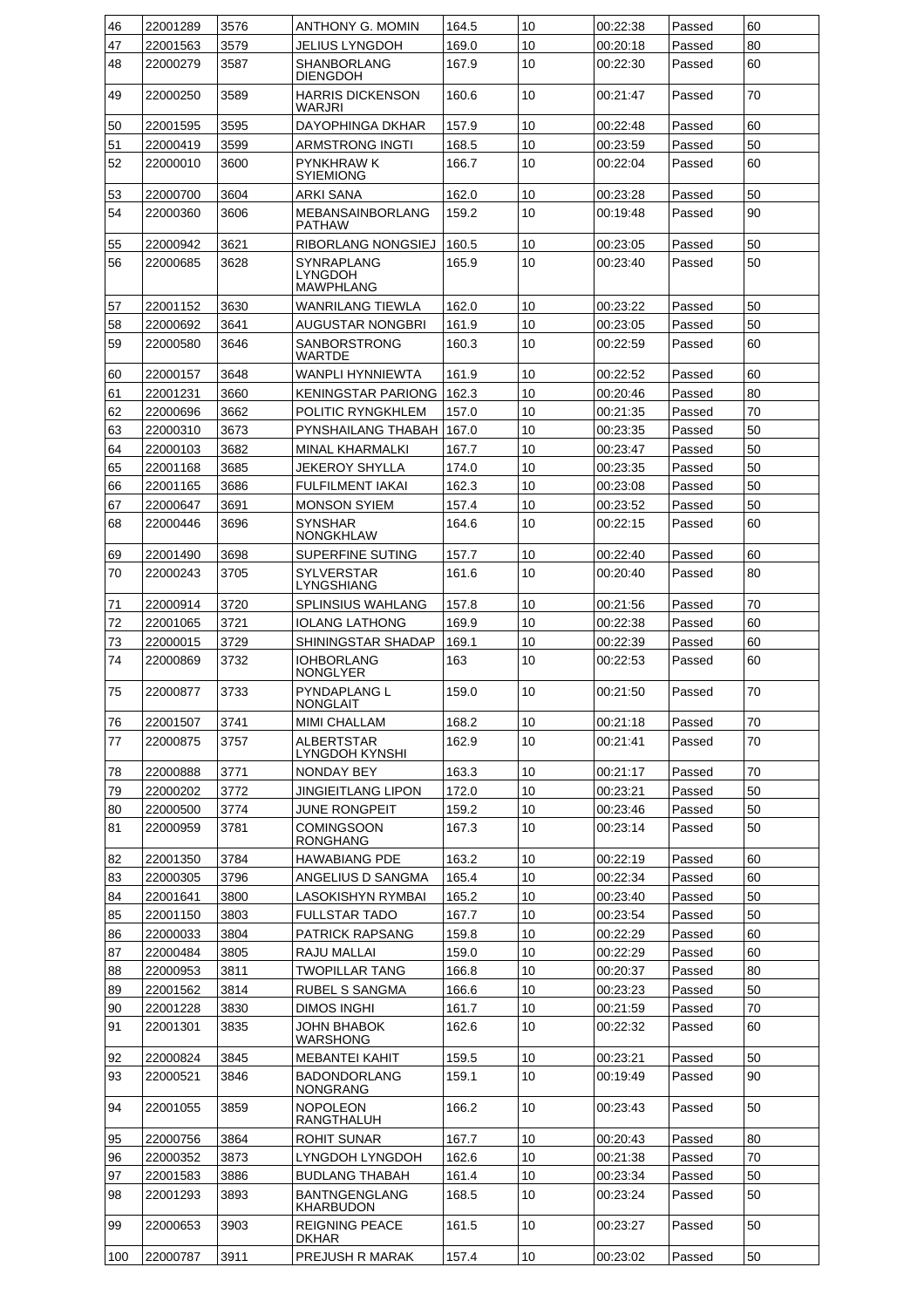| 101 | 22001556 | 3914 | <b>SHININGSTAR</b><br><b>NONGDHAR</b>   | 159.8 | 10 | 00:22:08 | Passed | 60 |
|-----|----------|------|-----------------------------------------|-------|----|----------|--------|----|
| 102 | 22000592 | 3921 | <b>FORWARD MANIH</b>                    | 165.7 | 10 | 00:21:11 | Passed | 70 |
| 103 | 22000786 | 3927 | <b>TEIMIKI PASSAH</b>                   | 157.8 | 10 | 00:23:56 | Passed | 50 |
| 104 | 22000578 | 3928 | <b>DAEMI PASLEIN</b>                    | 162.1 | 10 | 00:21:33 | Passed | 70 |
| 105 | 22001264 | 3929 | <b>ALDISTAR LYNGKHOL</b>                | 159.0 | 10 | 00:20:22 | Passed | 80 |
| 106 | 22000448 | 3931 | PYNCHE IA I TYNGKAN                     | 167.0 | 10 | 00:20:33 | Passed | 80 |
| 107 | 22000394 | 3937 | <b>BENJAMIN BUHROY</b>                  | 175.3 | 10 | 00:21:25 | Passed | 70 |
| 108 | 22001385 | 3938 | <b>ANTHONIUS WAHLANG</b>                | 157.6 | 10 | 00:23:46 | Passed | 50 |
| 109 | 22001229 | 3939 | <b>DEFENCE MYLLIEM</b><br><b>UMLONG</b> | 171.8 | 10 | 00:21:52 | Passed | 70 |
| 110 | 22000425 | 3944 | <b>FRANKIE MOMIN</b>                    | 168.5 | 10 | 00:23:31 | Passed | 50 |
| 111 | 22000380 | 3945 | DANIEL NONGSIEJ                         | 163.6 | 10 | 00:22:00 | Passed | 70 |
| 112 | 22000760 | 3947 | <b>RICKY JOHN NONGBRI</b>               | 161.7 | 10 | 00:22:45 | Passed | 60 |
| 113 | 22000650 | 3957 | <b>HEAVENLY STAR</b><br><b>DKHAR</b>    | 157.7 | 10 | 00:22:40 | Passed | 60 |
| 114 | 22000057 | 3960 | <b>BONJOVI TYNGKAN</b>                  | 161.5 | 10 | 00:20:56 | Passed | 80 |
| 115 | 22001140 | 3963 | <b>TIEWBHALANG</b><br><b>LYNGDOH</b>    | 157.3 | 10 | 00:23:14 | Passed | 50 |
| 116 | 22000049 | 3969 | <b>OLUMPAS NONGSIEJ</b>                 | 165.1 | 10 | 00:22:35 | Passed | 60 |
| 117 | 22001073 | 3975 | DEMANROY LYNGDOH                        | 157.3 | 10 | 00:20:39 | Passed | 80 |
| 118 | 22000558 | 3978 | <b>EMI UNI PIUS RYMBAI</b>              | 164.4 | 10 | 00:22:05 | Passed | 60 |
| 119 | 22000733 | 3981 | <b>RIKERMI POHPLET</b>                  | 158.5 | 10 | 00:23:45 | Passed | 50 |
| 120 | 22001275 | 3983 | <b>FERNANDO LAWAI</b>                   | 159.5 | 10 | 00:22:02 | Passed | 60 |
| 121 | 22000952 | 3989 | <b>GIVERSON RONGPEIT</b>                | 169.4 | 10 | 00:23:28 | Passed | 50 |
| 122 | 22000278 | 3991 | <b>BANSHANLANG</b><br><b>DIENGDOH</b>   | 165.5 | 10 | 00:20:29 | Passed | 80 |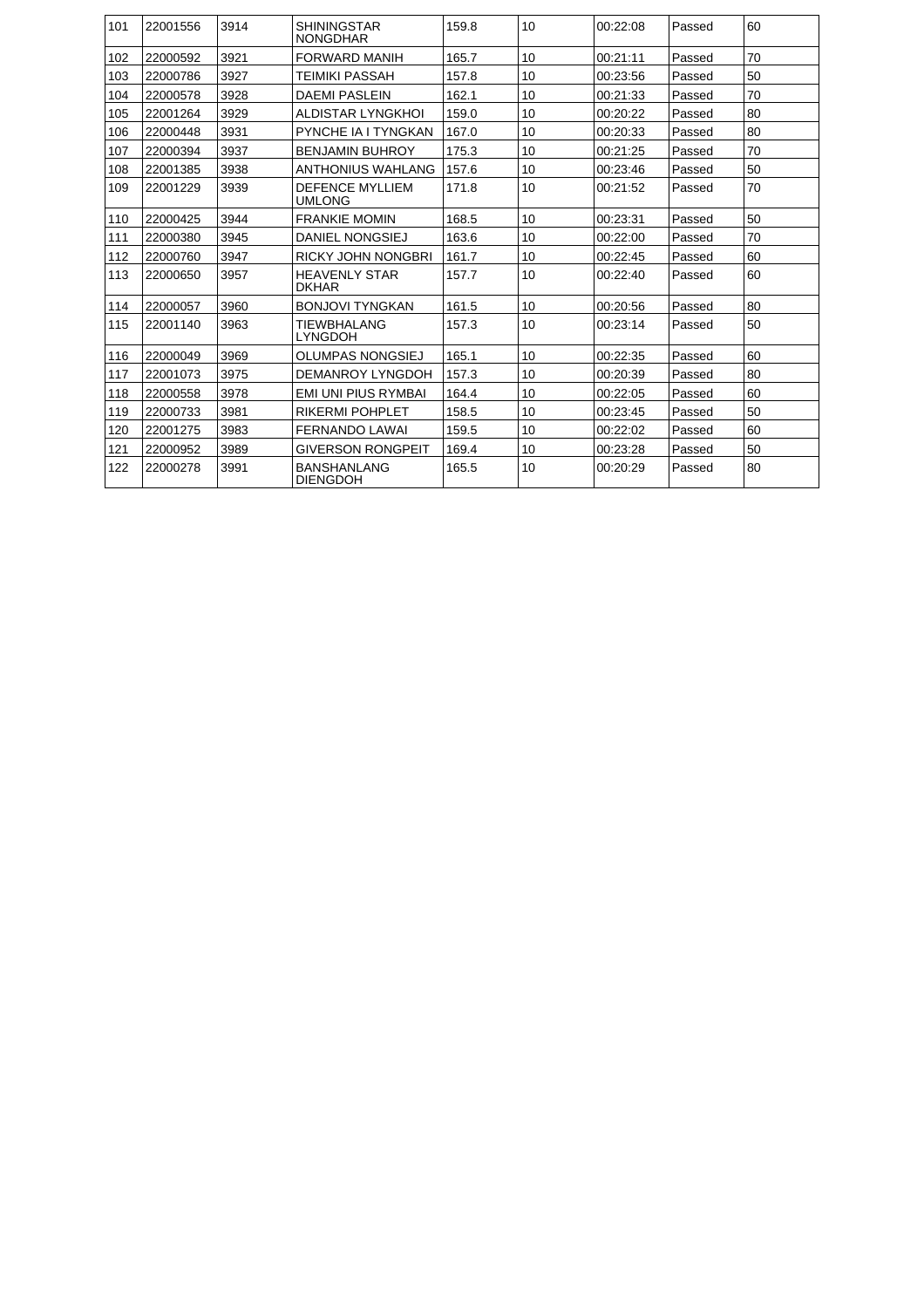

# **Race Report Shift Code 102**

**Pass Report | Race Code # 337**

|     | Date: 09/11/2021 |           |                                                |         |                 |          |         |        |  |  |
|-----|------------------|-----------|------------------------------------------------|---------|-----------------|----------|---------|--------|--|--|
| Sr# | Roll No #        | Chest No# | Name #                                         | Height# | Laps#           | T.T#     | Status# | Marks# |  |  |
| 1   | 22002823         | 3003      | <b>DEFENSTAR WANRAP</b>                        | 162.8   | 10              | 00:22:05 | Passed  | 60     |  |  |
| 2   | 22002395         | 3005      | <b>EMLANGIA-I LYTEP</b>                        | 165.4   | 10              | 00:22:05 | Passed  | 60     |  |  |
| 3   | 22001934         | 3006      | ARJUNE RONGHANG                                | 166.1   | 10              | 00:22:30 | Passed  | 60     |  |  |
| 4   | 22003017         | 3022      | <b>SHANBORLANG DHAR</b>                        | 166.1   | 10              | 00:20:03 | Passed  | 80     |  |  |
| 5   | 22002022         | 3040      | <b>FLOWING MARWEIN</b>                         | 158.2   | 10              | 00:22:11 | Passed  | 60     |  |  |
| 6   | 22002127         | 3045      | <b>ELESIUS SUTING</b>                          | 161.2   | 10              | 00:20:23 | Passed  | 80     |  |  |
| 7   | 22003178         | 3047      | ARWAN UNI PAUL<br><b>RYMBAI</b>                | 163.4   | 10              | 00:23:35 | Passed  | 50     |  |  |
| 8   | 22002267         | 3160      | <b>KERBORLANG</b><br><b>MAWLONG</b>            | 159.5   | 10              | 00:23:09 | Passed  | 50     |  |  |
| 9   | 22002099         | 3213      | <b>RAHBORLANG</b><br><b>MAWLONG</b>            | 158.8   | 10              | 00:23:39 | Passed  | 50     |  |  |
| 10  | 22002357         | 3370      | <b>HEISNIAWKI SYNGKON</b>                      | 161.2   | 10              | 00:21:28 | Passed  | 70     |  |  |
| 11  | 22002507         | 3377      | <b>KHAINDINGROY</b><br>WANNIANG                | 167.7   | 10              | 00:20:47 | Passed  | 80     |  |  |
| 12  | 22003059         | 3380      | <b>BABITLANG RANI</b>                          | 166.8   | 10              | 00:23:31 | Passed  | 50     |  |  |
| 13  | 22002929         | 3385      | <b>WILSON PYNGROPE</b>                         | 174.0   | 10              | 00:22:53 | Passed  | 60     |  |  |
| 14  | 22002154         | 3387      | <b>FORWARDLAND</b><br><b>RAMSIEJ</b>           | 165.6   | 10              | 00:20:41 | Passed  | 80     |  |  |
| 15  | 22002186         | 3398      | <b>TEICHWAMIKI PAKMA</b>                       | 168.1   | 10              | 00:21:08 | Passed  | 70     |  |  |
| 16  | 22002104         | 3408      | EIBIANG PHAWA                                  | 160.3   | 10              | 00:21:46 | Passed  | 70     |  |  |
| 17  | 22001709         | 3418      | <b>WANKERLANG</b><br><b>KHARBITHAI</b>         | 161.6   | 10              | 00:23:21 | Passed  | 50     |  |  |
| 18  | 22002065         | 3419      | PYNIOODAME DKHAR                               | 157.8   | 10              | 00:19:25 | Passed  | 90     |  |  |
| 19  | 22002736         | 3425      | <b>ADELSON MAKDOH</b>                          | 163.1   | 10              | 00:21:08 | Passed  | 70     |  |  |
| 20  | 22002211         | 3431      | NILKANTO HAJONG                                | 159.3   | 10              | 00:23:44 | Passed  | 50     |  |  |
| 21  | 22003086         | 3439      | TEH PDEIN                                      | 166.0   | 10              | 00:21:27 | Passed  | 70     |  |  |
| 22  | 22002762         | 3442      | LASTMANROY<br><b>PARIONG</b>                   | 161.7   | 10              | 00:21:45 | Passed  | 70     |  |  |
| 23  | 22002680         | 3448      | LIVINGSTAR SAYOO                               | 167.7   | 10              | 00:23:55 | Passed  | 50     |  |  |
| 24  | 22002523         | 3450      | <b>MULONG SUCHIANG</b>                         | 159.9   | 10              | 00:21:47 | Passed  | 70     |  |  |
| 25  | 22003071         | 3453      | SOUNDERSTAR<br><b>SYNTEM</b>                   | 162.0   | 10              | 00:22:41 | Passed  | 60     |  |  |
| 26  | 22001908         | 3463      | <b>TENNISTONE</b><br>LYNGDOH MAWNAI            | 167.3   | 10              | 00:22:29 | Passed  | 60     |  |  |
| 27  | 22002977         | 3469      | <b>SHAMBOK WANNIANG</b>                        | 163.2   | 10              | 00:23:31 | Passed  | 50     |  |  |
| 28  | 22003032         | 3472      | SHAIMOONSTAR<br><b>SHANGPLIANG</b>             | 165.1   | 10              | 00:21:16 | Passed  | 70     |  |  |
| 29  | 22002886         | 3481      | SAINBORLANG SWER                               | 167.4   | 10              | 00:22:20 | Passed  | 60     |  |  |
| 30  | 22003154         | 3485      | LUMBORLANG<br>MARNGAR                          | 158.2   | 10              | 00:23:00 | Passed  | 60     |  |  |
| 31  | 22002696         | 3502      | <b>CHARLES PAPENG</b>                          | 166.0   | 10 <sup>°</sup> | 00:23:56 | Passed  | 50     |  |  |
| 32  | 22003170         | 3504      | <b>MENTEILANG SHADAP</b>                       | 157.8   | 10              | 00:19:51 | Passed  | 90     |  |  |
| 33  | 22001739         | 3508      | RUSSEL CLEMENT<br>LYNGDOH<br><b>NONGKYNRIH</b> | 160.0   | 10              | 00:22:12 | Passed  | 60     |  |  |
| 34  | 22002442         | 3510      | <b>ENESSILESSTAR</b><br><b>IAWPHNIAW</b>       | 159.5   | 10              | 00:23:26 | Passed  | 50     |  |  |
| 35  | 22002407         | 3523      | EWANMI PHAWA                                   | 158.5   | 10              | 00:22:47 | Passed  | 60     |  |  |
| 36  | 22002181         | 3544      | <b>HOPING THUBRU</b>                           | 164.7   | 10              | 00:21:43 | Passed  | 70     |  |  |
| 37  | 22001988         | 3546      | DENSON L. NONGLAIT                             | 166.2   | 10              | 00:21:57 | Passed  | 70     |  |  |
| 38  | 22003044         | 3549      | EDWARD NONGKHLAW                               | 165.2   | 10              | 00:21:45 | Passed  | 70     |  |  |
| 39  | 22002134         | 3567      | TYLLIBHA SUNA                                  | 162.6   | 10              | 00:21:29 | Passed  | 70     |  |  |
| 40  | 22002364         | 3573      | JUHHI SHADAP                                   | 162.6   | 10              | 00:24:00 | Passed  | 50     |  |  |
| 41  | 22002893         | 3574      | JANAI MAIONG                                   | 174.1   | 10              | 00:23:36 | Passed  | 50     |  |  |
| 42  | 22002342         | 3581      | PHYRNAI RYNSHON                                | 162.6   | 10              | 00:22:20 | Passed  | 60     |  |  |
| 43  | 22001834         | 3602      | TENGSRANG R MARAK                              | 161.7   | 10              | 00:23:49 | Passed  | 50     |  |  |
| 44  | 22002770         | 3603      | <b>GREFENSON SYNGKLI</b>                       | 171.2   | 10              | 00:22:45 | Passed  | 60     |  |  |
| 45  | 22002754         | 3605      | JEMANROY MANGU                                 | 173.8   | 10              | 00:23:14 | Passed  | 50     |  |  |
| 46  | 22001801         | 3618      | PYNSHAIBORLANG<br>LYNGDOH                      | 159.8   | 10              | 00:23:50 | Passed  | 50     |  |  |
| 47  | 22002338         | 3620      | AIBORLANG L BASAN                              | 158.7   | 10              | 00:23:06 | Passed  | 50     |  |  |
| 48  | 22002686         | 3631      | DARSINGH LYNGKHOI                              | 163.3   | 10              | 00:22:10 | Passed  | 60     |  |  |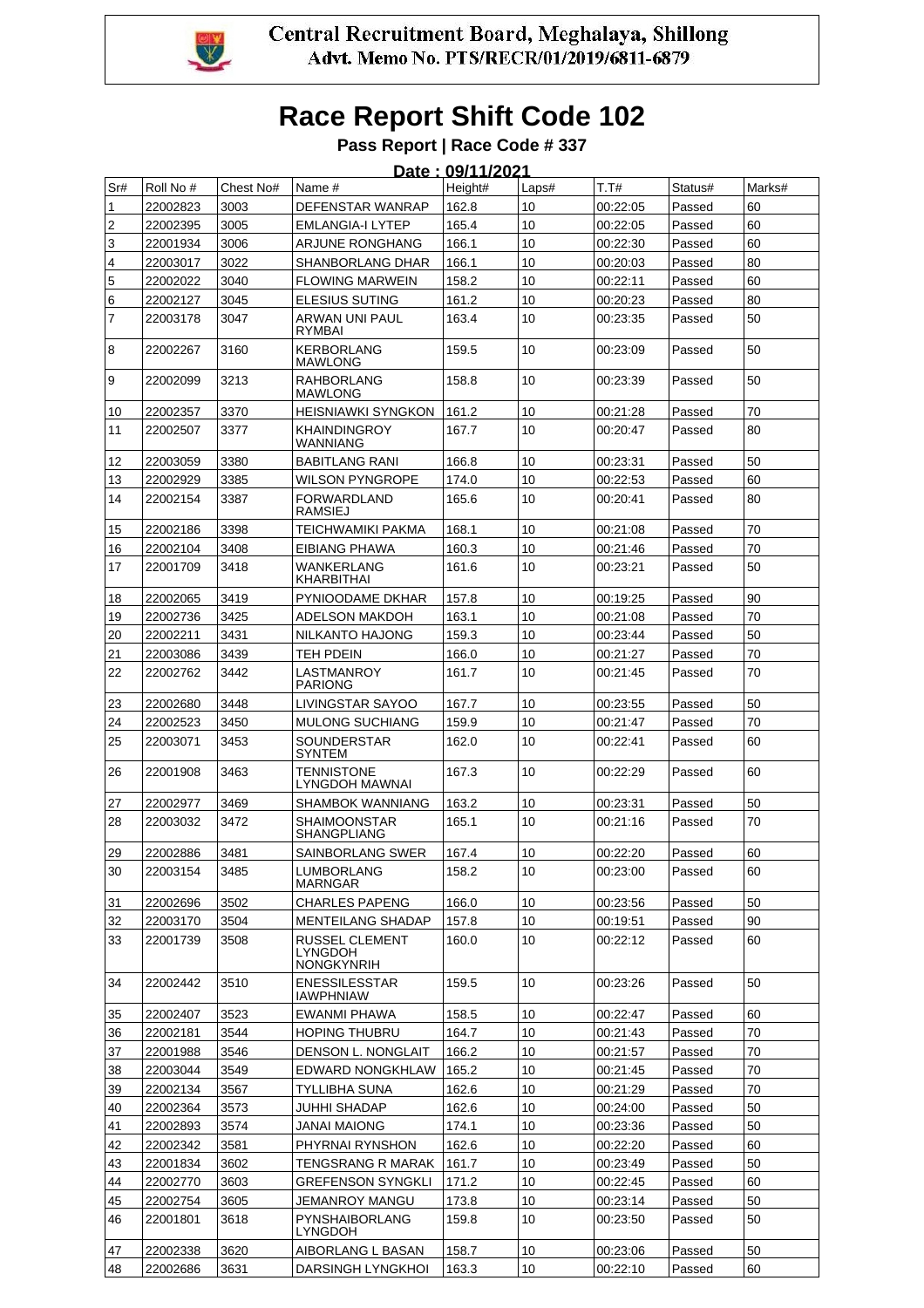| 49       | 22002914             | 3633         | <b>PERFECTSON</b><br><b>NONGKSEH</b>      | 167.5          | 10       | 00:22:42             | Passed           | 60  |
|----------|----------------------|--------------|-------------------------------------------|----------------|----------|----------------------|------------------|-----|
| 50       | 22002633             | 3635         | HAN-I-PAYA PHAWA                          | 159.7          | 10       | 00:23:43             | Passed           | 50  |
| 51       | 22002426             | 3636         | LOKKISTAR MAWLONG                         | 157.7          | 10       | 00:18:40             | Passed           | 100 |
| 52       | 22002852             | 3645         | <b>MEWADAKI SHADAP</b>                    | 157.1          | 10       | 00:20:25             | Passed           | 80  |
| 53       | 22002346             | 3647         | <b>DEBANROY DOHLING</b>                   | 160.8          | 10       | 00:22:52             | Passed           | 60  |
| 54       | 22003193             | 3649         | <b>KYRSHANLANG</b>                        | 168.9          | 10       | 00:19:31             | Passed           | 90  |
| 55       | 22002545             | 3656         | <b>SHABONG</b><br><b>WANBORLANG</b>       | 158.6          | 10       | 00:23:44             | Passed           | 50  |
| 56       | 22002928             | 3658         | <b>MAWLONG</b><br><b>PHAITSUKLANG</b>     | 160.6          | 10       | 00:21:49             | Passed           | 70  |
| 57       | 22002628             | 3664         | LYNGDOH<br><b>EGNASIUS MAKRI</b>          | 162.1          | 10       | 00:23:38             | Passed           | 50  |
| 58       | 22002767             | 3676         | EISHOH HI SUCHIANG                        | 162.0          | 10       | 00:22:20             | Passed           | 60  |
| 59       | 22002935             | 3679         | SALCHAO S MOMIN                           | 171.1          | 10       | 00:22:38             | Passed           | 60  |
| 60       | 22001979             | 3684         | <b>HARNESSIUS</b><br><b>NONGRUM</b>       | 169.0          | 10       | 00:23:58             | Passed           | 50  |
| 61       | 22002124             | 3689         | <b>FRANCIS NONGSIEJ</b>                   | 163.7          | 10       | 00:23:07             | Passed           | 50  |
| 62       | 22002263             | 3692         | <b>EDMUND LYNGDOH</b>                     | 168.9          | 10       | 00:22:29             | Passed           | 60  |
| 63       | 22002359             | 3694         | <b>SILSENG TIGITI</b>                     | 170.0          | 10       | 00:23:43             | Passed           | 50  |
| 64       | 22001983             | 3712         | SANGMA<br><b>BUSEL LYNSHIANG</b>          | 157.4          | 10       | 00:21:58             | Passed           | 70  |
| 65       | 22002150             | 3738         | <b>BOBBY KHARMIH</b>                      | 166.1          | 10       | 00:22:58             | Passed           | 60  |
| 66       | 22002038             | 3740         | <b>BESTERWELL INGTI</b>                   | 163.9          | 10       | 00:19:43             | Passed           | 90  |
| 67       | 22002344             | 3742         | <b>PYNSKHEMLANG</b><br><b>TARIANG</b>     | 160.0          | 10       | 00:23:43             | Passed           | 50  |
| 68       | 22002688             | 3743         | AUGUSTINE LYNGDOH<br><b>MARSHILONG</b>    | 162.6          | 10       | 00:22:55             | Passed           | 60  |
| 69       | 22001953             | 3746         | <b>MEKER PYRTUH</b>                       | 162.6          | 10       | 00:21:30             | Passed           | 70  |
| 70       | 22002986             | 3758         | <b>LAMBHA KUPAR</b>                       | 167.9          | 10       | 00:22:45             | Passed           | 60  |
|          |                      |              | <b>LYNGDOH</b>                            |                |          |                      |                  |     |
| 71       | 22002326             | 3763         | DEFENDER SOHBAR                           | 159.1          | 10       | 00:20:59             | Passed           | 80  |
| 72       | 22002485             | 3767         | SAWANKI SANA                              | 157.1          | 10       | 00:23:54             | Passed           | 50  |
| 73       | 22002504             | 3769         | <b>MIRACLEBORN</b><br><b>KHONGWAR</b>     | 160.6          | 10       | 00:23:49             | Passed           | 50  |
| 74       | 22001990             | 3785         | MAITPHANG<br>LAWRINIANG                   | 158.5          | 10       | 00:23:23             | Passed           | 50  |
| 75       | 22001922             | 3786         | <b>KELMITHSON MOMIN</b>                   | 164.3          | 10       | 00:23:15             | Passed           | 50  |
| 76       | 22001859             | 3788         | <b>EMERALD MARAK</b>                      | 164.9          | 10       | 00:23:17             | Passed           | 50  |
| 77       | 22002053             | 3789         | <b>BANSHANLANG AMORA</b>                  | 163.0          | 10       | 00:20:31             | Passed           | 80  |
| 78       | 22002740             | 3801         | <b>MORNINGSTAR</b><br><b>SUNGOH</b>       | 157.3          | 10       | 00:23:01             | Passed           | 50  |
| 79       | 22002093             | 3812         | <b>STEPBUROM</b><br>WAHLANG               | 170.2          | 10       | 00:22:04             | Passed           | 60  |
| 80       | 22003166             | 3813         | <b>MICHAEL KASSAR</b>                     | 165.9          | 10       | 00:21:06             | Passed           | 70  |
| 81       | 22003196             | 3822         | WIKOBAT KHARJAHRIN                        | 167.4          | 10       | 00:20:37             | Passed           | 80  |
| 82       | 22001921             | 3824         | <b>MORIS MARING</b>                       | 164.0          | 10       | 00:21:19             | Passed           | 70  |
| 83       | 22002998             | 3828         | <b>ORESTAR KHARBANI</b>                   | 168.0          | 10       | 00:22:55             | Passed           | 60  |
| 84       | 22002853             | 3829         | NEHTRE KYNDAIT                            | 163.3          | 10       | 00:20:12             | Passed           | 80  |
| 85       | 22002798             | 3834         | LASTBORNSON<br><b>MARWEIN</b>             | 159.1          | 10       | 00:23:25             | Passed           | 50  |
| 86       | 22003081             | 3843         | <b>RITON MARSING</b>                      | 168.0          | 10       | 00:23:52             | Passed           | 50  |
| 87       | 22002789             | 3856         | <b>MARSHANBORLANG</b><br><b>DIENGDOH</b>  | 159.0          | 10       | 00:22:47             | Passed           | 60  |
|          | 22001829             | 3861         | <b>RICKY G MOMIN</b>                      | 161.1          | 10       |                      |                  | 60  |
| 88<br>89 | 22002520             | 3862         | <b>GOEFREY RENNICKIE</b>                  | 162.9          | 10       | 00:22:40<br>00:21:52 | Passed<br>Passed | 70  |
|          |                      |              | LYNGDOH                                   |                |          |                      |                  |     |
| 90       | 22001913             | 3867         | <b>FASTERIUS RIWAH</b>                    | 167.7          | 10       | 00:23:17             | Passed           | 50  |
| 91       | 22003226             | 3870         | <b>WONDERFULSON</b><br><b>SOHLANGPIAW</b> | 157.0          | 10       | 00:22:27             | Passed           | 60  |
| 92       | 22002661             | 3874         | LEPHIWAME KYNDAIT                         | 168.0          | 10       | 00:21:04             | Passed           | 70  |
| 93       | 22002457             | 3877         | <b>BALAJIED</b><br><b>BASAIAWMOIT</b>     | 164.6          | 10       | 00:21:55             | Passed           | 70  |
| 94       | 22002640             | 3883         | <b>STEELVIOBANIO</b><br>LANGTE            | 165.4          | 10       | 00:23:42             | Passed           | 50  |
| 95       | 22002054             | 3894         | <b>DONKUPAR</b><br><b>MARBANIANG</b>      | 173.1          | 10       | 00:23:55             | Passed           | 50  |
| 96       | 22002575             | 3899         | <b>SILSRANG N MARAK</b>                   | 165.1          | 10       | 00:23:55             | Passed           | 50  |
| 97       | 22002514             | 3905         | DIBINGSTAR NONGSIEJ                       | 159.3          | 10       | 00:22:19             | Passed           | 60  |
|          |                      |              | <b>IOLY SUTING</b>                        |                |          |                      |                  | 80  |
| 98<br>99 | 22002603<br>22001861 | 3906<br>3908 | <b>BINCOANDERSON</b>                      | 160.0<br>164.0 | 10<br>10 | 00:20:25<br>00:23:58 | Passed           | 50  |
|          |                      |              | <b>NONGPHUD</b>                           |                |          |                      | Passed           |     |
| 100      | 22002508             | 3910         | <b>WANKITBOK BAMON</b>                    | 166.0          | 10       | 00:22:04             | Passed           | 60  |
| 101      | 22002050             | 3916         | PHYRNAILANG<br>SHIANGLONG                 | 165.2          | 10       | 00:23:30             | Passed           | 50  |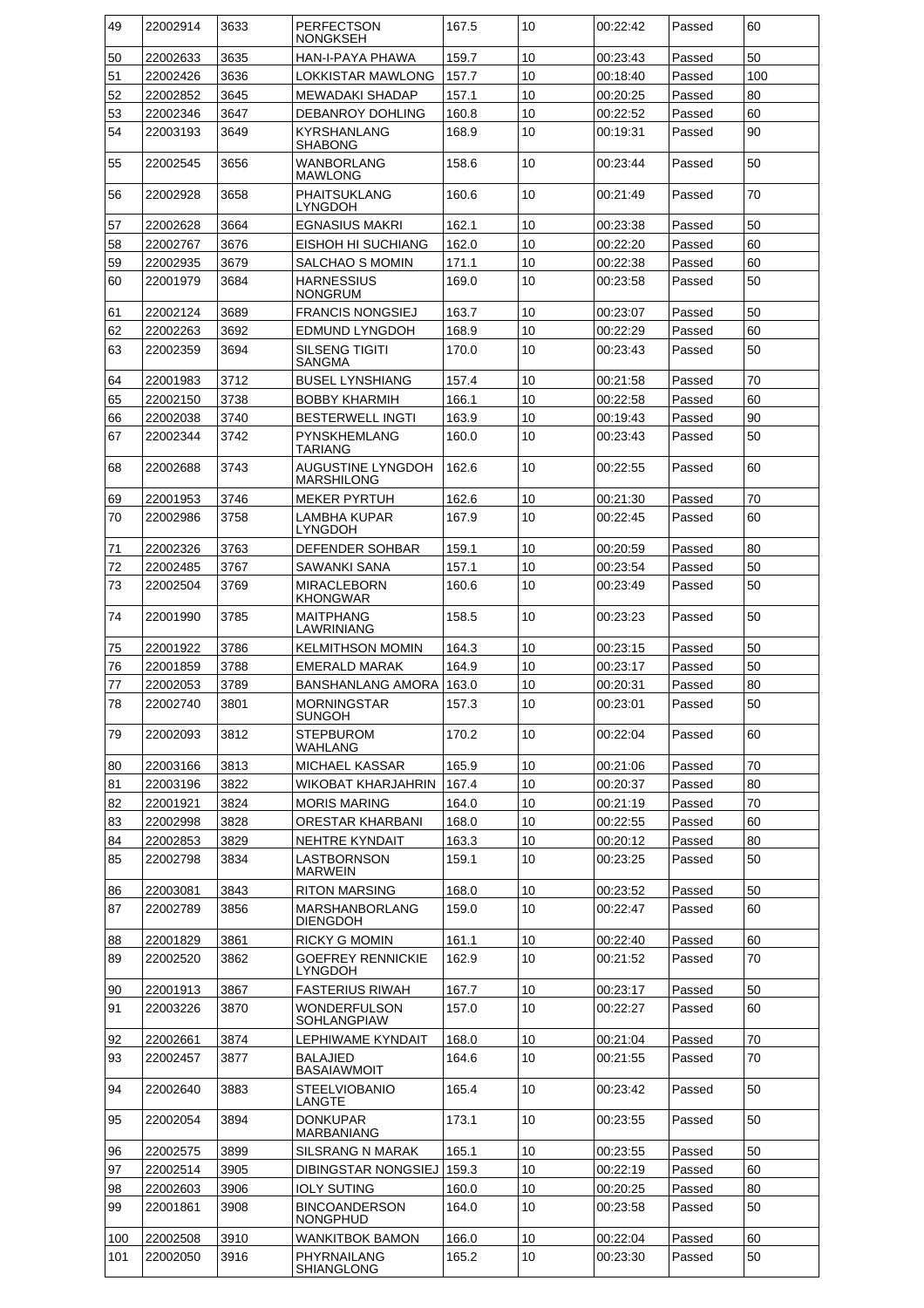| 102 | 22002172 | 3919 | JONAS DAMI ONG                          | 174.1 | 10 | 00:20:57 | Passed | 80  |
|-----|----------|------|-----------------------------------------|-------|----|----------|--------|-----|
| 103 | 22002499 | 3923 | PYNSKHEMLANG JANA                       | 161.3 | 10 | 00:20:55 | Passed | 80  |
| 104 | 22002012 | 3932 | PYNDAP CHYRMANG                         | 166.7 | 10 | 00:22:31 | Passed | 60  |
| 105 | 22002203 | 3933 | KHLAINBORLANG<br><b>MAWLIEH</b>         | 157.6 | 10 | 00:23:21 | Passed | 50  |
| 106 | 22001929 | 3940 | PYRKHATMIKI RABON                       | 158.0 | 10 | 00:21:25 | Passed | 70  |
| 107 | 22002308 | 3943 | NIPYNTNGEN SHYLLA                       | 163.4 | 10 | 00:21:58 | Passed | 70  |
| 108 | 22001817 | 3946 | JOHN DRABIN A<br><b>SANGMA</b>          | 162.9 | 10 | 00:22:57 | Passed | 60  |
| 109 | 22002918 | 3952 | <b>AMOSMANIK</b><br><b>SHANGDIAR</b>    | 160.4 | 10 | 00:20:46 | Passed | 80  |
| 110 | 22003173 | 3953 | <b>BECOME PALE</b>                      | 161.2 | 10 | 00:19:49 | Passed | 90  |
| 111 | 22002786 | 3954 | <b>ARMANKI BAREH</b>                    | 170.0 | 10 | 00:21:02 | Passed | 70  |
| 112 | 22002873 | 3956 | <b>DAMANSTAR DKHAR</b>                  | 166.7 | 10 | 00:19:47 | Passed | 90  |
| 113 | 22003162 | 3959 | <b>BASHAILANG</b><br>LYNGDOH KHONGSTI   | 160.0 | 10 | 00:23:26 | Passed | 50  |
| 114 | 22003009 | 3961 | <b>PYNKMENLANG</b><br><b>LYNGDOH</b>    | 162.0 | 10 | 00:18:59 | Passed | 100 |
| 115 | 22002639 | 3964 | <b>WANLAMBOK SHADAP</b>                 | 160.5 | 10 | 00:22:30 | Passed | 60  |
| 116 | 22002141 | 3965 | <b>NING LANGSTANG</b>                   | 162.4 | 10 | 00:19:51 | Passed | 90  |
| 117 | 22001918 | 3968 | <b>KHRAWBOR LYNGKHOL</b>                | 157.0 | 10 | 00:20:25 | Passed | 80  |
| 118 | 22002400 | 3985 | <b>BOYNINGSTAR K.</b><br><b>JAHRIN</b>  | 157.1 | 10 | 00:22:32 | Passed | 60  |
| 119 | 22002139 | 3988 | <b>FULLMOON JUNE ROY</b><br><b>TANG</b> | 173.5 | 10 | 00:22:55 | Passed | 60  |
| 120 | 22002463 | 3993 | NATHANIAL MARNGAR                       | 158.9 | 10 | 00:23:42 | Passed | 50  |
| 121 | 22002917 | 3998 | <b>GERALD ALBERT</b><br><b>KURBAH</b>   | 162.2 | 10 | 00:23:46 | Passed | 50  |
|     |          |      |                                         |       |    |          |        |     |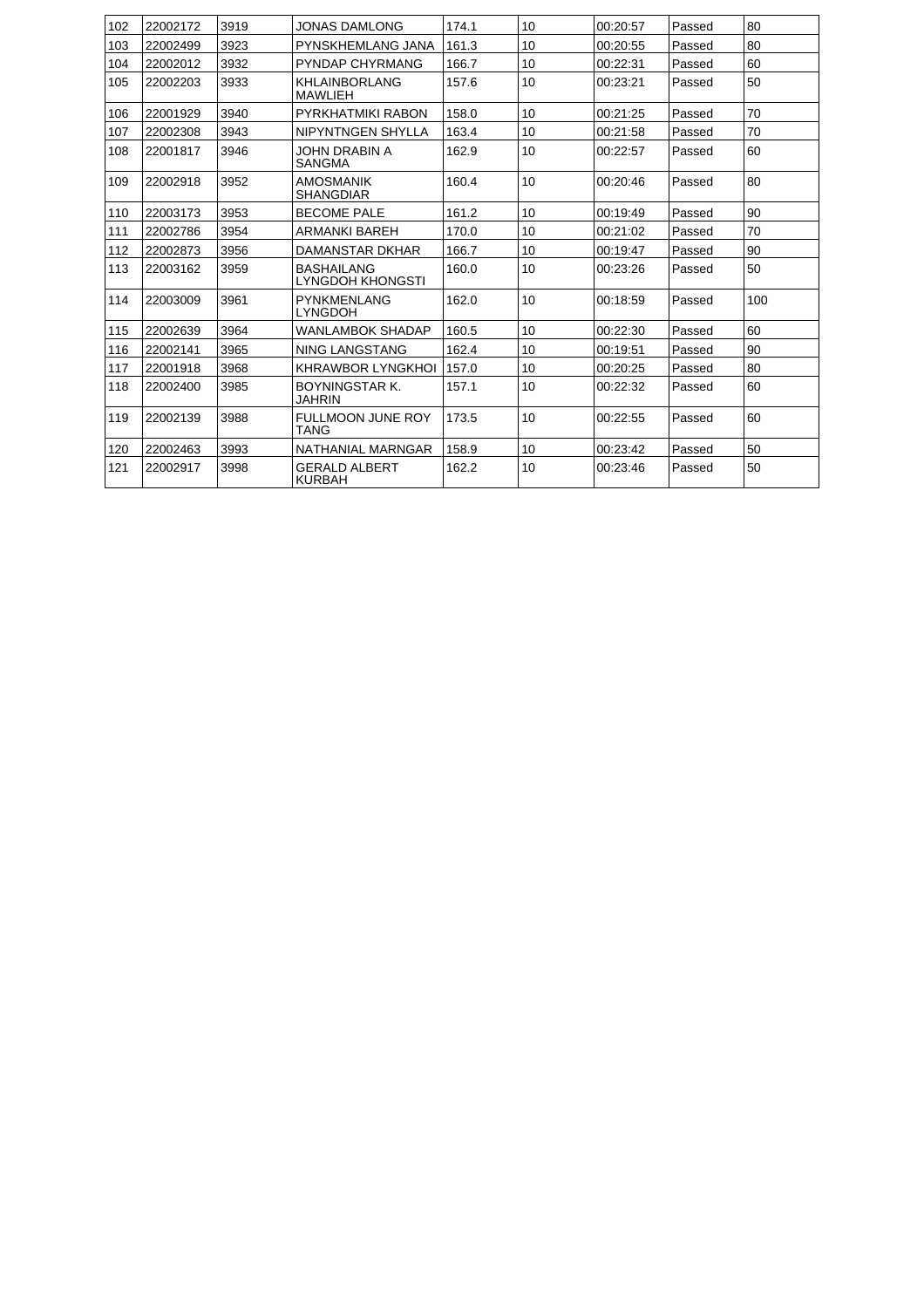

# **Race Report Shift Code 103**

**Pass Report | Race Code # 338** .<br>**DOLLALDOOA** 

|                |           |           |                                          | <u> Date : 09/11/2021</u> |       |          |         |        |
|----------------|-----------|-----------|------------------------------------------|---------------------------|-------|----------|---------|--------|
| Sr#            | Roll No # | Chest No# | Name #                                   | Height#                   | Laps# | T.T#     | Status# | Marks# |
| 1              | 22004827  | 3016      | <b>ELIUS MAKRI</b>                       | 161.5                     | 10    | 00:19:51 | Passed  | 90     |
| $\overline{2}$ | 22003325  | 3020      | <b>PYNSKHEMBOR</b><br><b>MAWIONG</b>     | 168.2                     | 10    | 00:23:01 | Passed  | 50     |
| 3              | 22004172  | 3021      | RECALDO RYNDONG                          | 160.3                     | 10    | 00:22:44 | Passed  | 60     |
| 4              | 22004208  | 3025      | NANGKOR DA OHI PASI                      | 166.0                     | 10    | 00:23:27 | Passed  | 50     |
| 5              | 22004780  | 3038      | <b>RAYMOND</b><br>PYNSHAILANG<br>LYNGWA  | 176.3                     | 10    | 00:22:09 | Passed  | 60     |
| 6              | 22003732  | 3041      | <b>BANKITDOR SYNTEM</b>                  | 166.2                     | 10    | 00:19:53 | Passed  | 90     |
| $\overline{7}$ | 22004765  | 3056      | DEIWOMSADE KYNDAIT                       | 161.3                     | 10    | 00:20:36 | Passed  | 80     |
| 8              | 22004437  | 3058      | <b>FIRSTERSON KAMAR</b>                  | 157.8                     | 10    | 00:23:37 | Passed  | 50     |
| 9              | 22004113  | 3059      | CHALCEEDOUNY DHAR                        | 160.4                     | 10    | 00:21:55 | Passed  | 70     |
| 10             | 22004636  | 3061      | <b>NICKY ARMSTRONG</b><br><b>BIAM</b>    | 165.0                     | 10    | 00:22:23 | Passed  | 60     |
| 11             | 22003662  | 3119      | <b>KYRSHANBOR</b><br><b>MARWEIN</b>      | 158.9                     | 10    | 00:22:28 | Passed  | 60     |
| 12             | 22004270  | 3127      | <b>SHANLANG SWER</b>                     | 165.1                     | 10    | 00:23:49 | Passed  | 50     |
| 13             | 22004660  | 3170      | JOHNGILBERT<br><b>KHARSHYNDON</b>        | 165.9                     | 10    | 00:22:03 | Passed  | 60     |
| 14             | 22003771  | 3259      | ALEXANDER SHADAP                         | 164.1                     | 10    | 00:22:28 | Passed  | 60     |
| 15             | 22004518  | 3282      | <b>BATEISKHEM</b><br><b>KHARMUTI</b>     | 163.4                     | 10    | 00:21:15 | Passed  | 70     |
| 16             | 22004878  | 3371      | <b>FERNANDO MATLANG</b>                  | 164.3                     | 10    | 00:22:50 | Passed  | 60     |
| 17             | 22003996  | 3374      | AIBORLANG SYIEMLIEH                      | 160.9                     | 10    | 00:20:23 | Passed  | 80     |
| 18             | 22003811  | 3381      | PHILIP INGHI                             | 163.4                     | 10    | 00:23:54 | Passed  | 50     |
| 19             | 22004624  | 3382      | JOHNY STONE<br><b>NONGBET</b>            | 164.3                     | 10    | 00:23:04 | Passed  | 50     |
| 20             | 22004076  | 3384      | SILNANG R MARAK                          | 157.3                     | 10    | 00:22:03 | Passed  | 60     |
| 21             | 22004060  | 3391      | KIRAN SIANGSHAI                          | 164.7                     | 10    | 00:21:43 | Passed  | 70     |
| 22             | 22004099  | 3395      | <b>BORMI SYNGKON</b>                     | 171.2                     | 10    | 00:21:46 | Passed  | 70     |
| 23             | 22004374  | 3401      | <b>SAMELAWANBHA</b><br><b>TARIANG</b>    | 170.6                     | 10    | 00:21:57 | Passed  | 70     |
| 24             | 22004524  | 3403      | <b>SHERBESTAR</b><br><b>LYNGKHOI</b>     | 166.0                     | 10    | 00:22:48 | Passed  | 60     |
| 25             | 22003957  | 3404      | <b>SANBANROI</b><br>WANNIANG             | 157.9                     | 10    | 00:22:48 | Passed  | 60     |
| 26             | 22004041  | 3407      | PYNSHAILANG<br>WANNIANG                  | 157.0                     | 10    | 00:22:10 | Passed  | 60     |
| 27             | 22004400  | 3412      | COPPERFEILD<br>TYNHIANG                  | 165.7                     | 10    | 00:23.59 | Passed  | 50     |
| 28             | 22003875  | 3413      | RAM BAREH                                | 167.1                     | 10    | 00:21:30 | Passed  | 70     |
| 29             | 22003370  | 3414      | <b>KHRAWBORSING</b><br><b>LYNGKHOI</b>   | 161.9                     | 10    | 00:23:11 | Passed  | 50     |
| 30             | 22004735  | 3421      | <b>BANKYRSHANLANG</b><br><b>DOHTDONG</b> | 159.7                     | 10    | 00:23:48 | Passed  | 50     |
| 31             | 22004581  | 3428      | <b>BANSAHNAM SYIEM</b>                   | 166.0                     | 10    | 00:21:04 | Passed  | 70     |
| 32             | 22004007  | 3432      | <b>ESARIUS SYIEM</b>                     | 165.7                     | 10    | 00:21:35 | Passed  | 70     |
| 33             | 22003759  | 3433      | <b>BOTHSTAR KLEIN</b>                    | 168.2                     | 10    | 00:20:23 | Passed  | 80     |
| 34             | 22004388  | 3435      | MANBHAKUPAR JYRWA                        | 165.0                     | 10    | 00:22:05 | Passed  | 60     |
| 35             | 22003535  | 3436      | <b>GRIKSAL J MARAK</b>                   | 166.4                     | 10    | 00:22:13 | Passed  | 60     |
| 36             | 22003522  | 3437      | AIBANJOP WANN                            | 168.0                     | 10    | 00:22:04 | Passed  | 60     |
| 37             | 22003601  | 3447      | KYNSAI LYNGKHOI                          | 157.0                     | 10    | 00:22:59 | Passed  | 60     |
| 38             | 22004858  | 3449      | KITBOKLANG MAKRI                         | 166.6                     | 10    | 00:23:39 | Passed  | 50     |
| 39             | 22003320  | 3454      | <b>BANLUMLANG SYIEM</b>                  | 157.6                     | 10    | 00:22:19 | Passed  | 60     |
| 40             | 22003745  | 3455      | PHRANGSNGI SYIEM                         | 161.0                     | 10    | 00:23:56 | Passed  | 50     |
| 41             | 22004122  | 3459      | WYLLAM KUPAR<br><b>TALANG</b>            | 160.9                     | 10    | 00:22:48 | Passed  | 60     |
| 42             | 22003428  | 3462      | <b>TEIMI SUMER</b>                       | 159.7                     | 10    | 00:22:52 | Passed  | 60     |
| 43             | 22003967  | 3470      | <b>BALABET SHYRKON</b>                   | 168.5                     | 10    | 00:22:23 | Passed  | 60     |
| 44             | 22003614  | 3473      | <b>BILBERT NONGRANG</b>                  | 165.9                     | 10    | 00:20:54 | Passed  | 80     |
| 45             | 22004130  | 3474      | <b>JEFERSON PARIONG</b>                  | 162.6                     | 10    | 00:23:20 | Passed  | 50     |
| 46             | 22004411  | 3484      | MAITPHRANGJOHN K.<br>BANI                | 159.4                     | 10    | 00:19:42 | Passed  | 90     |
| 47             | 22003587  | 3487      | RAJU KURBAH                              | 160.5                     | 10    | 00:21:13 | Passed  | 70     |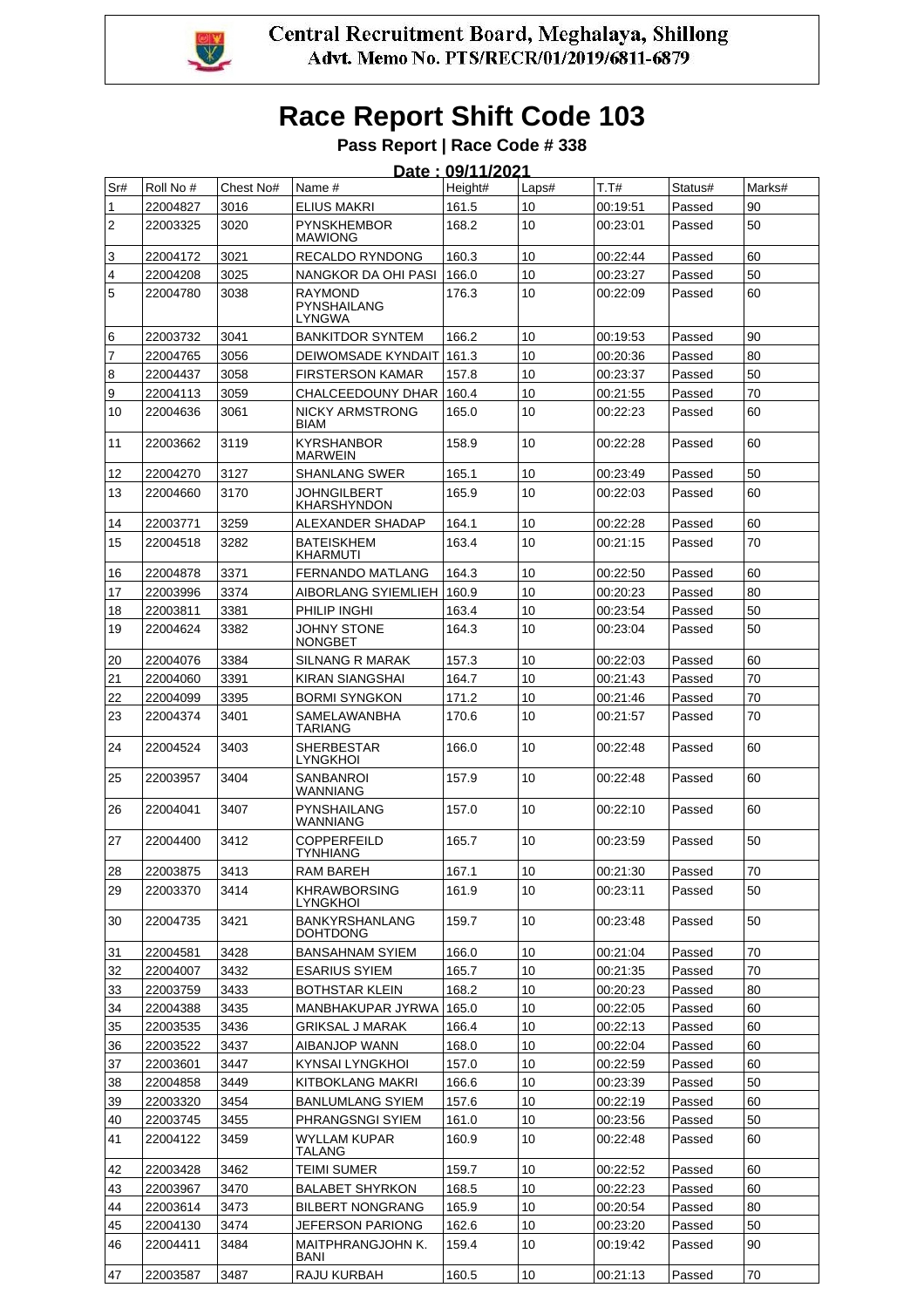| 48  | 22004803 | 3490 | <b>ELSHON MARING</b>                     | 170.1 | 10 | 00:20:52 | Passed | 80  |
|-----|----------|------|------------------------------------------|-------|----|----------|--------|-----|
| 49  | 22004443 | 3503 | WALLAMBOK SHYLLA                         | 161.9 | 10 | 00:23:44 | Passed | 50  |
| 50  | 22004233 | 3505 | <b>MEBANKITBOK</b>                       | 173.7 | 10 | 00:23:25 | Passed | 50  |
|     |          |      | SHADAP                                   |       |    |          |        |     |
| 51  | 22004380 | 3512 | SYNRAPLANG TARIANG                       | 163.2 | 10 | 00:20:56 | Passed | 80  |
| 52  | 22004449 | 3518 | <b>BIANGSTAR KLEIN</b>                   | 160.0 | 10 | 00:22:41 | Passed | 60  |
| 53  | 22004836 | 3522 | DONBOKLANG<br>MARBANIANG                 | 159.7 | 10 | 00:23:06 | Passed | 50  |
| 54  | 22004797 | 3530 | ARJUNSON WARJRI                          | 163.1 | 10 | 00:23:46 | Passed | 50  |
| 55  | 22004772 | 3540 | <b>DILANG POHSHNA</b>                    | 169.9 | 10 | 00:22:41 | Passed | 60  |
| 56  | 22004536 | 3545 | <b>FULWELL NONGRUM</b>                   | 159.2 | 10 | 00:22:12 | Passed | 60  |
| 57  | 22004164 | 3550 | <b>PYNTNGEN DHAR</b>                     | 168.0 | 10 | 00:22:44 | Passed | 60  |
| 58  | 22004610 | 3555 | <b>MICHIEL BYRLOI</b>                    | 163.2 | 10 | 00:22:59 | Passed | 60  |
| 59  | 22004817 | 3557 | <b>REMY SUTING</b>                       | 168.8 | 10 | 00:22:38 | Passed | 60  |
| 60  | 22004789 | 3561 | PYNSKHEMBORLANG                          | 166.9 | 10 | 00:23:29 | Passed | 50  |
|     |          |      | NONGSIEJ                                 |       |    |          |        |     |
| 61  | 22004626 | 3565 | <b>RAPBORLANG</b><br>DOHTDONG            | 163.2 | 10 | 00:23:01 | Passed | 50  |
| 62  | 22003623 | 3569 | <b>BANKERLANG DKHAR</b>                  | 162.0 | 10 | 00:20:11 | Passed | 80  |
| 63  | 22004676 | 3570 | <b>BIKINROI LAW</b>                      | 158.8 | 10 | 00:19:59 | Passed | 90  |
| 64  | 22003831 | 3578 | PHROSTAR KURBAH                          | 162.7 | 10 | 00:21:29 | Passed | 70  |
| 65  | 22004625 | 3589 | BANSHAILANG<br><b>SOHTUN</b>             | 157.8 | 10 | 00:22:41 | Passed | 60  |
| 66  | 22004299 | 3592 | <b>MILNESS WANNIANG</b>                  | 163.1 | 10 | 00:19:00 | Passed | 100 |
| 67  | 22004075 | 3604 | DAKITLANG SOHMAT                         | 157.5 | 10 | 00:23:32 | Passed | 50  |
| 68  | 22003547 | 3607 | PYNIARBORLANG<br>KURKALANG               | 165.4 | 10 | 00:22:36 | Passed | 60  |
| 69  | 22004673 | 3615 | PLIDARSON SYIEM                          | 169.5 | 10 | 00:20:47 | Passed | 80  |
| 70  | 22004419 | 3617 | CLEOFAST KHARLIIU                        | 167.9 | 10 | 00:22:20 | Passed | 60  |
| 71  | 22004436 | 3630 | <b>MEDIPHRANGKI</b>                      | 163.2 | 10 | 00:21:59 | Passed | 70  |
|     |          |      | <b>POHLENG</b>                           |       |    |          |        |     |
| 72  | 22004362 | 3637 | SUMARDEIAKOR NIANG                       | 165.5 | 10 | 00:17:58 | Passed | 100 |
| 73  | 22003807 | 3641 | EMDORLANGI<br>KHARBUDNAH                 | 166.6 | 10 | 00:23:32 | Passed | 50  |
| 74  | 22003961 | 3642 | PULFILAR JOHN<br><b>LYNGKHOI</b>         | 158.2 | 10 | 00:23:27 | Passed | 50  |
| 75  | 22003956 | 3643 | <b>BANKITBOKLANG</b><br>LYNGDOH LYNGKHOI | 164.7 | 10 | 00:21:56 | Passed | 70  |
| 76  | 22004355 | 3653 | PHILLIP<br>KHARKYLLIANG                  | 162.3 | 10 | 00:21:23 | Passed | 70  |
| 77  | 22003968 | 3655 | RIKETTO DKHAR                            | 167.7 | 10 | 00:22:20 | Passed | 60  |
| 78  | 22004796 | 3657 | SHARAILANG                               | 157.4 | 10 | 00:21:22 | Passed | 70  |
| 79  | 22004368 | 3660 | KHONGNGAIN<br>RANGMAN R MARAK            | 163.7 | 10 | 00:23:12 | Passed | 50  |
| 80  | 22004587 | 3662 | <b>MANDAHAME</b>                         | 158.2 | 10 | 00:21:51 | Passed | 70  |
|     |          |      | LAMURONG                                 |       |    |          |        | 60  |
| 81  | 22003534 | 3672 | DAMESHWA DKHAR                           | 159.9 | 10 | 00:22:09 | Passed |     |
| 82  | 22004768 | 3675 | REFORMSTAR<br><b>KHARWAR</b>             | 160.0 | 10 | 00:22:38 | Passed | 60  |
| 83  | 22004004 | 3677 | LAMPHRANG<br>SYIEMLIEH                   | 158.6 | 10 | 00:22:13 | Passed | 60  |
| 84  | 22004748 | 3682 | TRIPLESTAR THONGNI                       | 159.7 | 10 | 00:21:54 | Passed | 70  |
| 85  | 22003278 | 3683 | <b>LEONARD SKHEMLON</b>                  | 165.7 | 10 | 00:24:00 | Passed | 50  |
| 86  | 22003952 | 3686 | TEIBORLANG<br>DIENGDOH                   | 160.2 | 10 | 00:21:17 | Passed | 70  |
| 87  | 22003579 | 3687 | <b>RUNUS RONGPEIT</b>                    | 164.3 | 10 | 00:19:47 | Passed | 90  |
| 88  | 22004050 | 3691 | NOVELSON SHYLLA                          | 158.9 | 10 | 00:20:46 | Passed | 80  |
| 89  | 22004739 | 3695 | HEISARSUK<br>LANGSTANG                   | 161.5 | 10 | 00:20:59 | Passed | 80  |
| 90  | 22004464 | 3701 | SOKINI DKHAR                             | 162.3 | 10 | 00:19:32 | Passed | 90  |
| 91  | 22003857 | 3702 | RECONCILE TYNGKAN                        | 165.8 | 10 | 00:22:50 | Passed | 60  |
| 92  | 22004398 | 3703 | ANDINUS WANNIANG                         | 160.2 | 10 | 00:23:26 | Passed | 50  |
| 93  | 22004445 | 3704 | ARKIRANG NIANG                           | 161.8 | 10 | 00:23:46 | Passed | 50  |
| 94  | 22004153 | 3705 | JELESIUS NONGSIEJ                        | 157.5 | 10 | 00:21:38 | Passed | 70  |
| 95  | 22003850 | 3718 | <b>JASPER JOHN</b><br>KHARNADU           | 165.7 | 10 | 00:22:59 | Passed | 60  |
| 96  | 22003902 | 3722 | JOHN ANGELBERT<br>PHAWA                  | 163.4 | 10 | 00:18:54 | Passed | 100 |
| 97  | 22004696 | 3727 | TONSINGH SHADAP                          | 167.3 | 10 | 00:20:48 | Passed | 80  |
| 98  | 22003609 | 3732 | KHRAWKUPAR                               | 161.0 | 10 | 00:21:33 | Passed | 70  |
|     |          |      | <b>MARWEIN</b>                           |       |    |          |        |     |
| 99  | 22004532 | 3734 | JOHNSTAR<br>KHARDEWSAW                   | 161.5 | 10 | 00:19:21 | Passed | 90  |
| 100 | 22004801 | 3735 | <b>PROBIT SANGRIANG</b>                  | 157.7 | 10 | 00:22:24 | Passed | 60  |
| 101 | 22004571 | 3737 | JISTARLIN LYNGKHOI                       | 165.2 | 10 | 00:20:41 | Passed | 80  |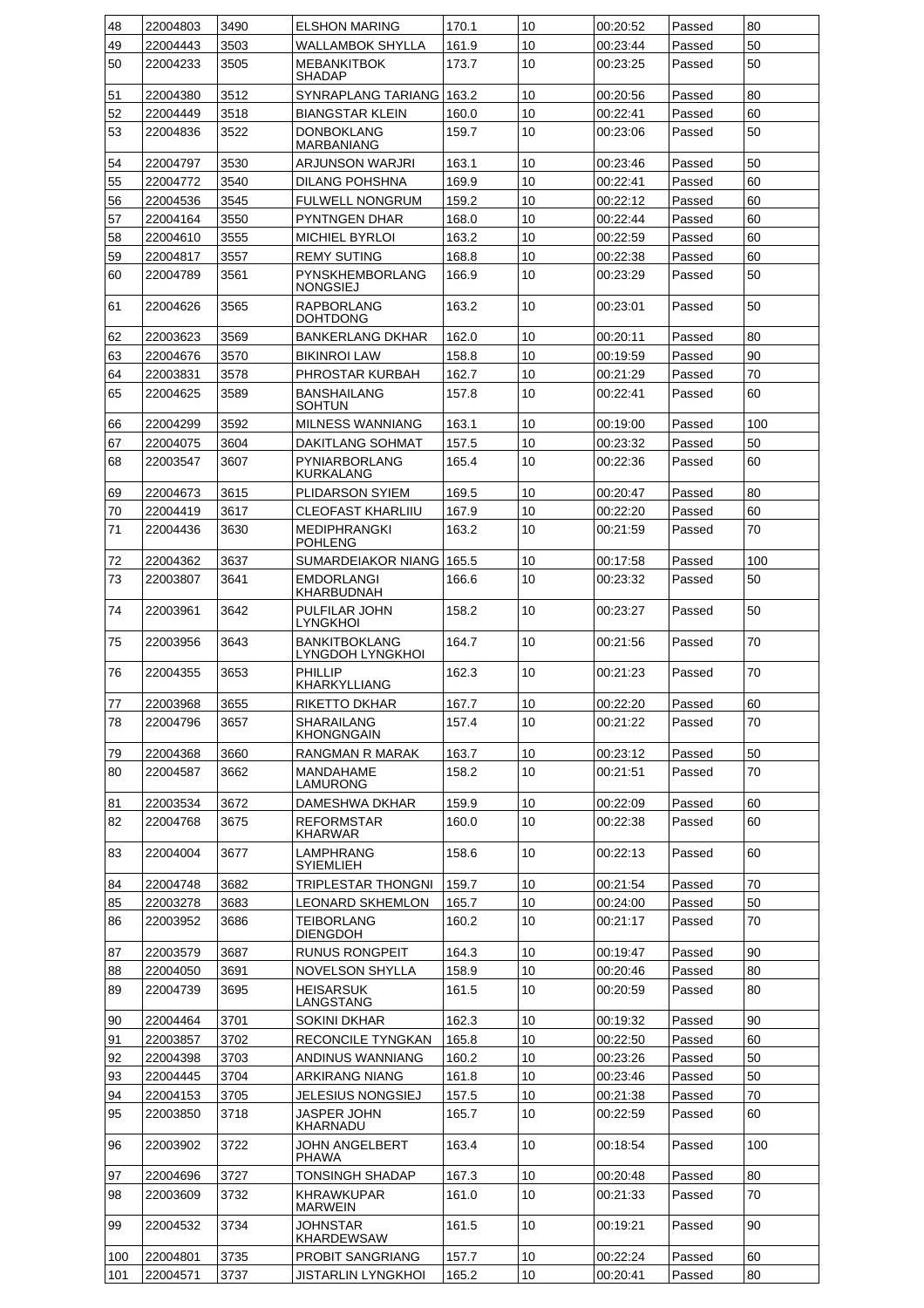| 102 | 22004815 | 3747 | EUVASIUS MAWTHOH                        | 165.2 | 10 | 00:23:22 | Passed | 50 |
|-----|----------|------|-----------------------------------------|-------|----|----------|--------|----|
| 103 | 22003666 | 3749 | RAKHIL MARAK                            | 173.2 | 10 | 00:23:24 | Passed | 50 |
| 104 | 22004816 | 3750 | <b>SAMBORLANG</b>                       | 168.5 | 10 | 00:21:22 | Passed | 70 |
|     |          |      | <b>MYRTHONG</b>                         |       |    |          |        |    |
| 105 | 22003900 | 3751 | VINCENT RYMBAI                          | 164.7 | 10 | 00:21:53 | Passed | 70 |
| 106 | 22003561 | 3756 | <b>BANROI SYNNAH</b>                    | 161.2 | 10 | 00:22:40 | Passed | 60 |
| 107 | 22004720 | 3757 | IARAPLANG LYNGSKOR                      | 157.9 | 10 | 00:22:45 | Passed | 60 |
| 108 | 22004850 | 3761 | JOHNPAUL LYNGDOH                        | 173.1 | 10 | 00:22:20 | Passed | 60 |
| 109 | 22004189 | 3765 | SAINTREMIKI PHAWA                       | 157.9 | 10 | 00:22:58 | Passed | 60 |
| 110 | 22003593 | 3766 | <b>RICKYBENSON</b><br><b>LYNGDOH</b>    | 161.1 | 10 | 00:23:17 | Passed | 50 |
|     |          |      | <b>MARSHIANGBAI</b>                     |       |    |          |        |    |
| 111 | 22004026 | 3777 | SALVIUS SYIEM                           | 169.9 | 10 | 00:21:06 | Passed | 70 |
| 112 | 22003445 | 3778 | <b>MEDRIKSON GASHNGA</b>                | 161.5 | 10 | 00:22:49 | Passed | 60 |
| 113 | 22004339 | 3781 | <b>BESTARWELL</b><br>THAWBRI            | 169.3 | 10 | 00:23:02 | Passed | 50 |
| 114 | 22003592 | 3784 | NEVERSON NONGRUM                        | 163.9 | 10 | 00:21:42 | Passed | 70 |
| 115 | 22004401 | 3796 | GEVERNESSTARFULL<br><b>MARWEIN</b>      | 171.9 | 10 | 00:22:59 | Passed | 60 |
| 116 | 22004048 | 3806 | SENGKAM CH SANGMA                       | 167.6 | 10 | 00:23:29 | Passed | 50 |
| 117 | 22003882 | 3807 | KITBHAMI BIAM                           | 161.7 | 10 | 00:20:53 | Passed | 80 |
| 118 | 22004301 | 3808 | <b>KEPMISTAR WANNIANG I</b>             | 157.5 | 10 | 00:19:26 | Passed | 90 |
| 119 | 22003631 | 3816 | TEIMI SUIAM                             | 157.1 | 10 | 00:22:04 | Passed | 60 |
| 120 | 22004469 | 3820 | AUGUSTINE KHAII                         | 168.5 | 10 | 00:21:39 | Passed | 70 |
| 121 | 22004160 | 3832 | <b>GRASSTONE LYNGDOH</b>                | 173.8 | 10 | 00:23:47 | Passed | 50 |
| 122 | 22004181 | 3835 | <b>IMONME NONGTDU</b>                   | 159.6 | 10 | 00:23:48 | Passed | 50 |
| 123 | 22003817 | 3839 | <b>IOLINESS SYIEM</b>                   | 165.4 | 10 | 00:21:18 | Passed | 70 |
| 124 | 22003527 | 3846 | ALDOLAN PYRTUH<br>NONGBSAP              | 167.4 | 10 | 00:21:57 | Passed | 70 |
| 125 | 22003694 | 3848 | ATIAR BAKHLAIN<br><b>DKHAR</b>          | 165.7 | 10 | 00:23:24 | Passed | 50 |
| 126 | 22004779 | 3849 | JOHN ERIC RAMDE                         | 170.2 | 10 | 00:23:04 | Passed | 50 |
| 127 | 22004356 | 3852 | CALDINUS LYNGDOH                        | 159.0 | 10 | 00:22:24 | Passed | 60 |
| 128 | 22003316 | 3865 | LAMPURALANG<br>LYNGDOH                  | 160.8 | 10 | 00:21:47 | Passed | 70 |
| 129 | 22004134 | 3873 | <b>MAXMILAND</b><br>NONGRANG            | 165.6 | 10 | 00:21:34 | Passed | 70 |
| 130 | 22004198 | 3875 | <b>PRECIOUSSTAR</b><br><b>RYNDONG</b>   | 157.9 | 10 | 00:23:03 | Passed | 50 |
| 131 | 22004633 | 3876 | PRESSOR NAMSAW                          | 159.7 | 10 | 00:22:23 | Passed | 60 |
| 132 | 22003564 | 3878 | <b>REFOUNDER</b><br><b>NONGKYNRIH</b>   | 158.7 | 10 | 00:22:27 | Passed | 60 |
| 133 | 22003947 | 3885 | <b>OWEN PHANGCHO</b>                    | 158.1 | 10 | 00:22:52 | Passed | 60 |
| 134 | 22004623 | 3886 | <b>VINCIBLE SUCHIANG</b>                | 165.8 | 10 | 00:21:56 | Passed | 70 |
| 135 | 22004734 | 3887 | NEVELONE LYNGKHOI                       | 167.5 | 10 | 00:21:08 | Passed | 70 |
| 136 | 22003687 | 3893 | FEBURSTONE, S.<br>SANGMA                | 159.5 | 10 | 00:23:03 | Passed | 50 |
| 137 | 22004766 | 3897 | <b>MARKORDOR SHADAP</b>                 | 170.0 | 10 | 00:23:10 | Passed | 50 |
| 138 | 22004635 | 3911 | LATSHANBOR                              | 158.2 | 10 | 00:21:50 | Passed | 70 |
|     |          |      | KHARKRANG                               |       |    |          |        |    |
| 139 | 22004603 | 3912 | PYNCHEMEKI<br>LYNGDOH                   | 168.1 | 10 | 00:22:00 | Passed | 70 |
| 140 | 22003669 | 3921 | <b>DONAL WILLSON</b><br><b>HUJON</b>    | 164.8 | 10 | 00:19:21 | Passed | 90 |
| 141 | 22003626 | 3927 | RICKY KHARBULI                          | 161.7 | 10 | 00:23:37 | Passed | 50 |
| 142 | 22003906 | 3928 | LAJARUS T SANGMA                        | 160.3 | 10 | 00:23:13 | Passed | 50 |
| 143 | 22003858 | 3930 | GENES SANGRIANG                         | 161.5 | 10 | 00:22:20 | Passed | 60 |
| 144 | 22004884 | 3934 | <b>ADONNISON</b><br>KHARMUJAI           | 160.0 | 10 | 00:23:11 | Passed | 50 |
| 145 | 22003275 | 3937 | ODIFY KURBAH                            | 159.8 | 10 | 00:23:06 | Passed | 50 |
| 146 | 22004350 | 3945 | PAULSHALSKHEM<br>LYNGDOH                | 167.7 | 10 | 00:21:55 | Passed | 70 |
| 147 | 22004377 | 3947 | WESTERNING<br>DOHLING                   | 170.0 | 10 | 00:20:14 | Passed | 80 |
| 148 | 22004119 | 3957 | MICKYSTAR LYNGKHOI                      | 162.2 | 10 | 00:22:07 | Passed | 60 |
| 149 | 22004800 | 3958 | <b>KOROLSING SHADAP</b>                 | 158.9 | 10 | 00:20:55 | Passed | 80 |
| 150 | 22004489 | 3960 | DASLIANGKI KHYRIEM                      | 161.3 | 10 | 00:23:36 | Passed | 50 |
| 151 | 22004149 | 3975 | TEIMANSTAR<br>LYNGDOH TONGKHAR          | 162.5 | 10 | 00:21:31 | Passed | 70 |
| 152 | 22004001 | 3976 | <b>MICKEY DONALD</b><br><b>NONGKSEH</b> | 159.0 | 10 | 00:21:46 | Passed | 70 |
| 153 | 22004818 | 3977 | WILLIAM MAKRI                           | 164.5 | 10 | 00:23:26 | Passed | 50 |
| 154 | 22004429 | 3981 | <b>BYNRAPLANG TARIANG</b>               | 157.6 | 10 | 00:19:51 | Passed | 90 |
| 155 | 22004667 | 3984 | IAISHANSKHEM                            | 165.9 | 10 | 00:21:00 | Passed | 80 |
|     |          |      | SHYLLA                                  |       |    |          |        |    |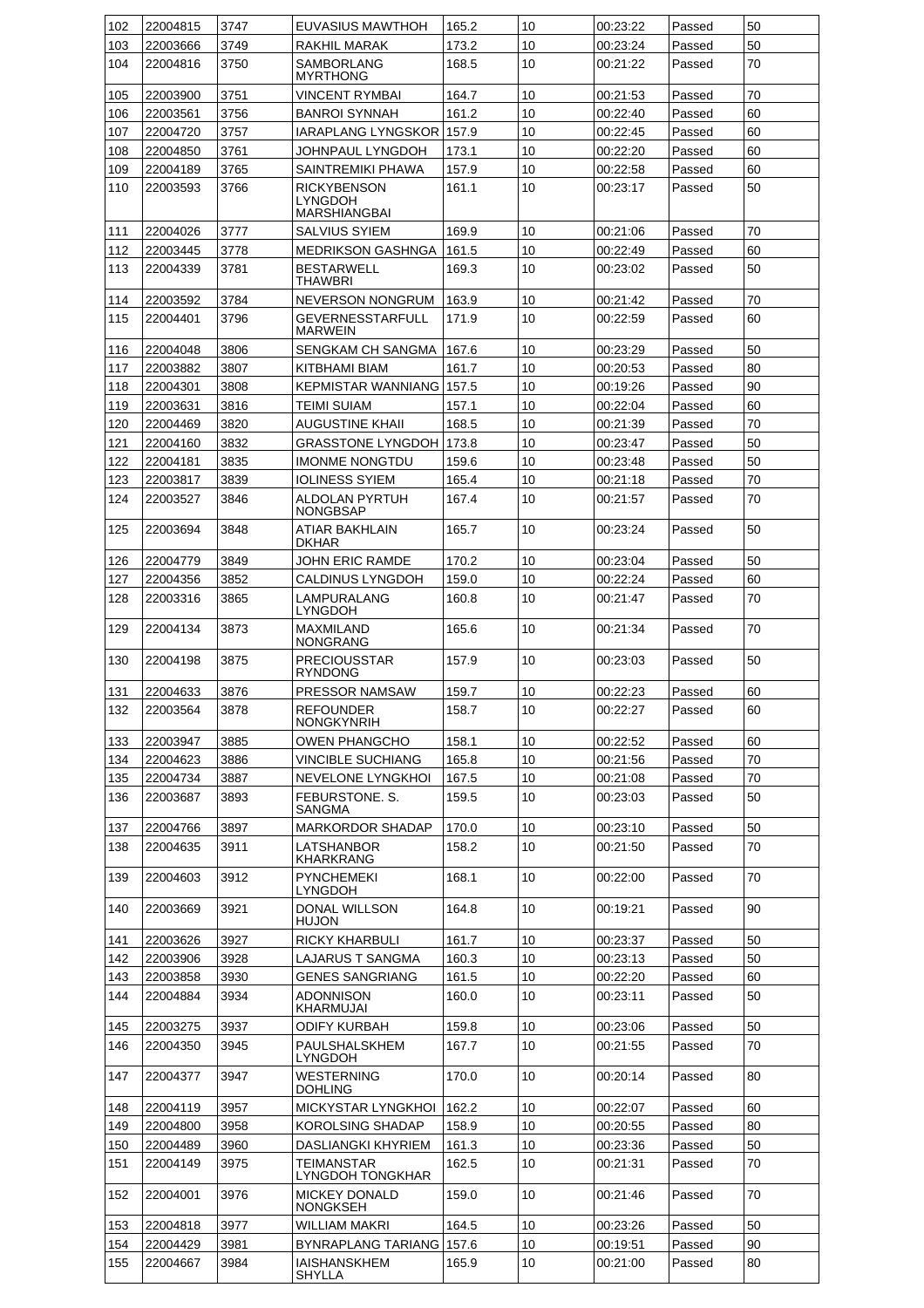| 156 | 22004084 | 399' | MAWI<br>.vLONC<br><br>. PI<br>JNC.<br>Аk<br>הי | 162.6 | 10 | $\cdots$<br>00:23:15 | Passed | <b>150</b> |
|-----|----------|------|------------------------------------------------|-------|----|----------------------|--------|------------|
|     |          |      |                                                |       |    |                      |        |            |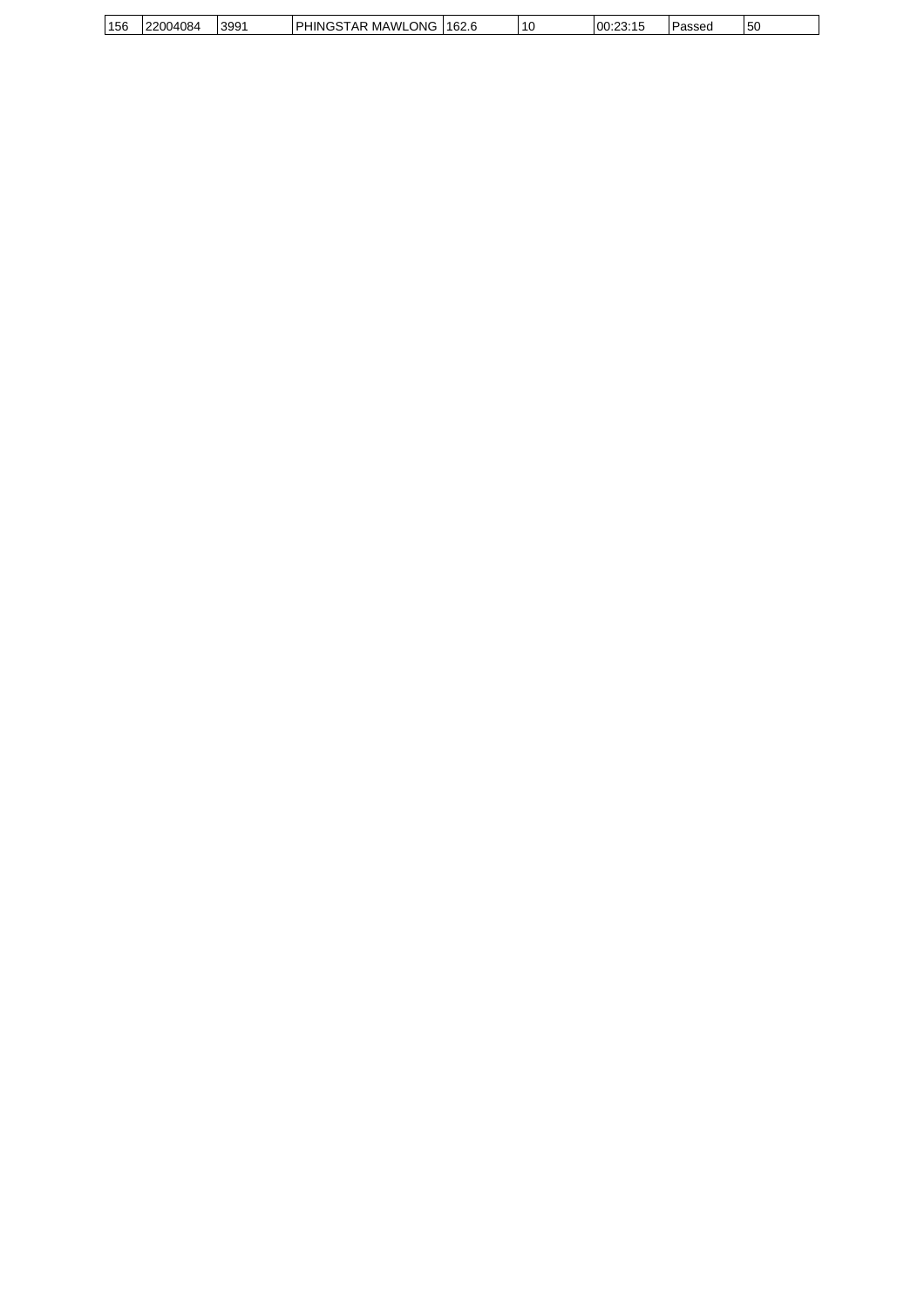

### **Race Report Shift Code 104 PASS LIST COMPLETE #**

|                |           |           |                                        | Date: 10/11/2021 |       |          |         |        |
|----------------|-----------|-----------|----------------------------------------|------------------|-------|----------|---------|--------|
| Sr#            | Roll No # | Chest No# | Name #                                 | Height#          | Laps# | T.T#     | Status# | Marks# |
| 1              | 22005359  | 3000      | <b>MICHAEL KSHIAR</b>                  | 161.7            | 10    | 00:18:57 | Passed  | 100    |
| $\overline{2}$ | 22006472  | 3002      | <b>DAIOO HI MITRE</b><br><b>SUTING</b> | 162.0            | 10    | 00:20:14 | Passed  | 80     |
| 3              | 22005480  | 3003      | AKBAR LYNGDOH                          | 169.3            | 10    | 00:22:59 | Passed  | 60     |
| 4              | 22005962  | 3005      | CHIJENG R MARAK                        | 165.7            | 10    | 00:23:49 | Passed  | 50     |
| 5              | 22005028  | 3010      | <b>ROBERTJUNE</b><br><b>NONGSIEJ</b>   | 165.7            | 10    | 00:22:07 | Passed  | 60     |
| 6              | 22004929  | 3023      | ROBESTAR MAWRIE                        | 160.0            | 10    | 00:22:40 | Passed  | 60     |
| 7              | 22004991  | 3027      | PENSING WAHLANG                        | 157.6            | 10    | 00:19:27 | Passed  | 90     |
| 8              | 22005010  | 3028      | <b>PYNSKHEMBOK</b><br><b>NONGBRI</b>   | 157.4            | 10    | 00:21:27 | Passed  | 70     |
| 9              | 22005837  | 3030      | <b>BANJOPTHIAW</b><br>LYNGDOH          | 167.9            | 10    | 00:23:40 | Passed  | 50     |
| 10             | 22005107  | 3032      | SENGSENG D SANGMA                      | 164.8            | 10    | 00:23:19 | Passed  | 50     |
| 11             | 22005387  | 3035      | SONARAM SANGMA                         | 161.1            | 10    | 00:23:56 | Passed  | 50     |
| 12             | 22005779  | 3037      | <b>MANJANG D SANGMA</b>                | 162.5            | 10    | 00:23:20 | Passed  | 50     |
| 13             | 22004897  | 3039      | <b>GEORGE PAUL RANI</b>                | 167.8            | 10    | 00:23:46 | Passed  | 50     |
| 14             | 22005701  | 3040      | REMONSTAR MARWEIN 160.4                |                  | 10    | 00:21:14 | Passed  | 70     |
| 15             | 22005303  | 3045      | POLYSON SUTNGA                         | 159.6            | 10    | 00:21:04 | Passed  | 70     |
| 16             | 22006371  | 3047      | <b>DISAR LAMURONG</b>                  | 160.8            | 10    | 00:20:32 | Passed  | 80     |
| 17             | 22006464  | 3140      | RICHARD SOHKHLET                       | 166.6            | 10    | 00:21:54 | Passed  | 70     |
| 18             | 22005905  | 3160      | ROHIT NONGKHLAW                        | 171.1            | 10    | 00:23:17 | Passed  | 50     |
| 19             | 22005024  | 3369      | SHIRUPKI SUTING                        | 158.1            | 10    | 00:22:31 | Passed  | 60     |
| 20             | 22005093  | 3373      | SHNGAINBORLANG<br>WANNIANG             | 158.9            | 10    | 00:22:02 | Passed  | 60     |
| 21             | 22006499  | 3379      | SAILESSTAR RYNJAH                      | 162.6            | 10    | 00:23:53 | Passed  | 50     |
| 22             | 22005168  | 3380      | KONSHAI POHKHLIO                       | 158.2            | 10    | 00:23:33 | Passed  | 50     |
| 23             | 22004983  | 3387      | PAUL PETER KYNDAIT                     | 162.0            | 10    | 00:22:07 | Passed  | 60     |
| 24             | 22005006  | 3394      | JOSFER L.SANGRIANG                     | 166.9            | 10    | 00:19:21 | Passed  | 90     |
| 25             | 22006190  | 3397      | NISIMOS BORNIA                         | 164.8            | 10    | 00:23:26 | Passed  | 50     |
| 26             | 22005673  | 3399      | AMAN THAPA                             | 166.6            | 10    | 00:23:36 | Passed  | 50     |
| 27             | 22004918  | 3400      | SHANSKHEM<br><b>MAWIONG</b>            | 159.1            | 10    | 00:23:50 | Passed  | 50     |
| 28             | 22006238  | 3402      | <b>HUNLANG RALIANG</b>                 | 173.0            | 10    | 00:21:39 | Passed  | 70     |
| 29             | 22005496  | 3406      | <b>RIEWDONSAP SWER</b>                 | 157.5            | 10    | 00:21:18 | Passed  | 70     |
| 30             | 22006209  | 3411      | WILBEST SOHPHOH                        | 159.3            | 10    | 00:22:04 | Passed  | 60     |
| 31             | 22005865  | 3416      | SOPHIKER SUMER                         | 162.3            | 10    | 00:21:49 | Passed  | 70     |
| 32             | 22005619  | 3423      | <b>RESTINGLAND</b><br><b>LYNGKHOI</b>  | 157.6            | 10    | 00:19:52 | Passed  | 90     |
| 33             | 22006016  | 3425      | <b>TOPYNIOWLADMI</b><br><b>DKHAR</b>   | 157.0            | 10    | 00:23:06 | Passed  | 50     |
| 34             | 22005751  | 3426      | <b>DEBAITLANG</b><br><b>SIANGSHAI</b>  | 165.6            | 10    | 00:21:48 | Passed  | 70     |
| 35             | 22005746  | 3438      | LUCHANG NONGSIEJ                       | 164.7            | 10    | 00:21:13 | Passed  | 70     |
| 36             | 22005454  | 3439      | JOSHWA MASYNTING                       | 160.6            | 10    | 00:23:01 | Passed  | 50     |
| 37             | 22005718  | 3457      | <b>DONBOKLANG</b><br><b>NONGRUM</b>    | 158.2            | 10    | 00:20:28 | Passed  | 80     |
| 38             | 22005738  | 3461      | <b>FULLMOON WANNIANG</b>               | 167.8            | 10    | 00:20:58 | Passed  | 80     |
| 39             | 22006528  | 3466      | SWINGLANSTAR<br><b>NONGRANG</b>        | 160.7            | 10    | 00:20:28 | Passed  | 80     |
| 40             | 22006455  | 3467      | SALGIRA A. SANGMA                      | 168.1            | 10    | 00:23:36 | Passed  | 50     |
| 41             | 22005448  | 3471      | <b>HOBYROY SUPHAI</b>                  | 168.3            | 10    | 00:23:22 | Passed  | 50     |
| 42             | 22005951  | 3475      | GOURAV KUMAR                           | 164.0            | 10    | 00:21:42 | Passed  | 70     |
| 43             | 22005124  | 3478      | BALAJOPLANG<br><b>RUMNONG</b>          | 161.5            | 10    | 00:21:21 | Passed  | 70     |
| 44             | 22005207  | 3488      | <b>GRAINDERFUL</b><br><b>SNAITANG</b>  | 163.5            | 10    | 00:22:15 | Passed  | 60     |
| 45             | 22006222  | 3489      | KYRSHANBOR<br>THONGNI                  | 160.1            | 10    | 00:20:30 | Passed  | 80     |
| 46             | 22005757  | 3497      | LAMPHRANGLIN<br><b>LYNGDOH</b>         | 162.8            | 10    | 00:23:06 | Passed  | 50     |
| 47             | 22005304  | 3500      | <b>RANGKITBOK</b><br>SUCHIANG          | 163.1            | 10    | 00:20:37 | Passed  | 80     |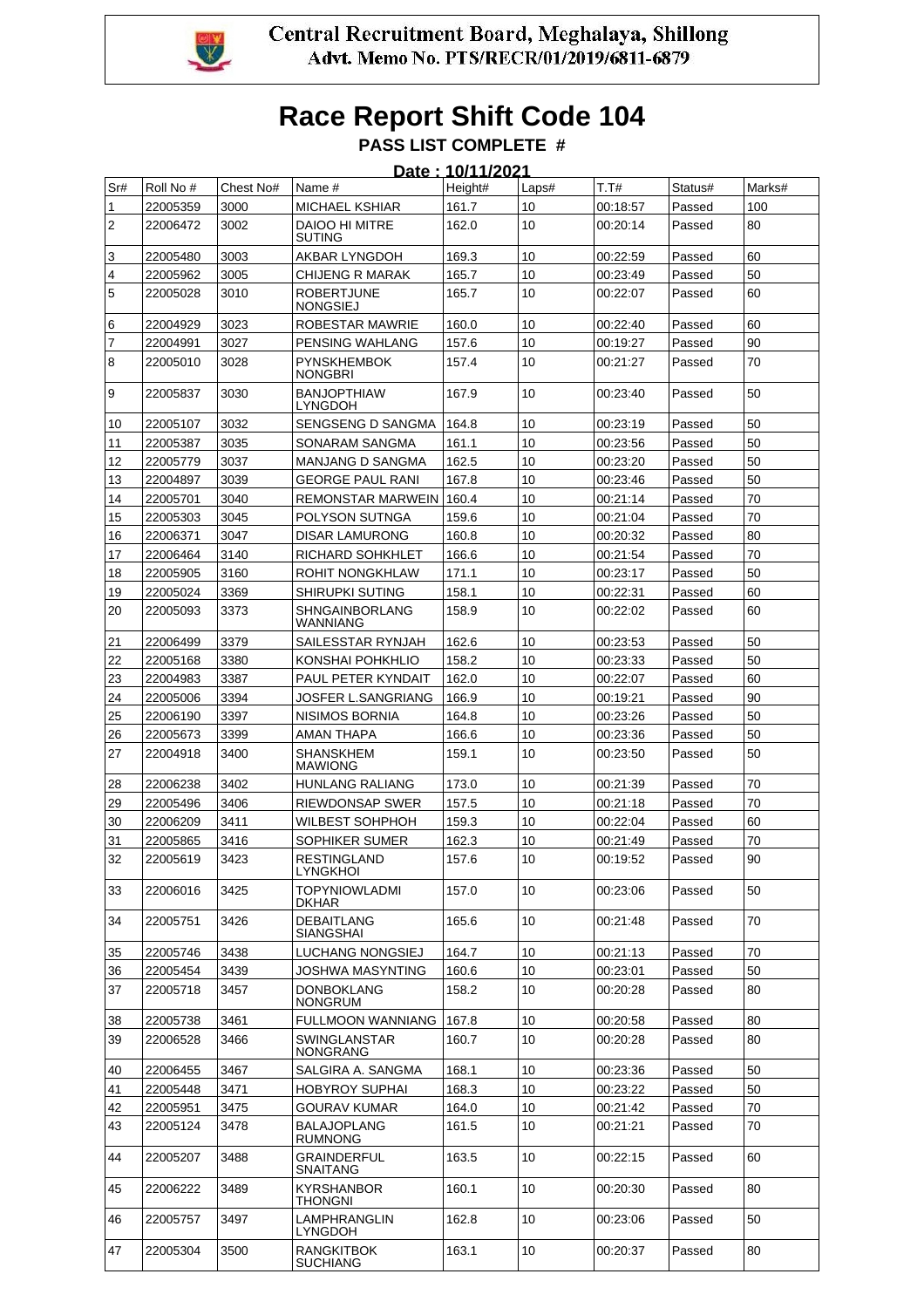| 48  | 22005965 | 3501 | <b>BANKERLANG</b><br>KHARBYNGAR      | 158.7 | 10   | 00:21:47 | Passed | 70 |
|-----|----------|------|--------------------------------------|-------|------|----------|--------|----|
| 49  | 22004895 | 3506 | KHAINBOKSING<br>MARBANIANG           | 166.4 | 10   | 00:20:04 | Passed | 80 |
| 50  | 22006287 | 3509 | CALVIN L.<br>MARSHILLONG             | 160.4 | 10   | 00:21:53 | Passed | 70 |
| 51  | 22004961 | 3510 | KYNTIEWBORLANG<br>KHARUMNUID         | 163.9 | 10   | 00:23:49 | Passed | 50 |
| 52  | 22006435 | 3516 | ORESSTAR RYNJAH                      | 165.5 | 10   | 00:23:15 | Passed | 50 |
| 53  | 22005696 | 3519 | LONGRYNGKAT                          | 161.6 | 10   | 00:21:32 | Passed | 70 |
|     |          |      | <b>SUTNGA</b>                        |       |      |          |        |    |
| 54  | 22005819 | 3520 | <b>ROBANUS MARWET</b>                | 169.7 | 10   | 00:23:22 | Passed | 50 |
| 55  | 22005005 | 3521 | RAYMOND KHARBULI                     | 172.2 | 10   | 00:21:09 | Passed | 70 |
| 56  | 22004919 | 3523 | ARMANKI<br>KHARKONGOR                | 165.4 | 10   | 00:21:40 | Passed | 70 |
| 57  | 22006228 | 3531 | RILANG SURONG                        | 158.5 | 10   | 00:21:57 | Passed | 70 |
| 58  | 22006060 | 3535 | RIDOBIN LYNGDOH<br><b>MAWDIKHAP</b>  | 164.0 | 10   | 00:22:47 | Passed | 60 |
| 59  | 22005294 | 3548 | <b>MEBANKER DKHAR</b>                | 162.0 | 10   | 00:22:03 | Passed | 60 |
| 60  | 22005417 | 3549 | <b>BARKSHIAR MANIH</b>               | 165.1 | 10   | 00:22:05 | Passed | 60 |
| 61  | 22005347 | 3572 | WELSON THABAH                        | 161.7 | 10   | 00:23:31 | Passed | 50 |
| 62  | 22006002 | 3573 | <b>BANRAPLANG MASSAR</b>             | 157.8 | 10   | 00:22:39 | Passed | 60 |
| 63  | 22006088 | 3576 | SHAILANG NIANGLANG                   | 166.9 | 10   | 00:23:28 | Passed | 50 |
| 64  | 22006272 | 3580 | LUTMON DKHAR                         | 163.0 | 10   | 00:23:43 | Passed | 50 |
| 65  | 22005813 | 3603 | <b>BATSKHEMLANG</b><br>LYNGKHOI      | 164.3 | 10   | 00:23:36 | Passed | 50 |
| 66  | 22005572 | 3610 | <b>MATHIUS SYIEM</b>                 | 173.1 | 10   | 00:23:50 | Passed | 50 |
| 67  | 22005668 | 3612 | PYNDAPBORLANG<br>NONGRANG            | 163.5 | 10   | 00:22:29 | Passed | 60 |
| 68  | 22005781 | 3618 | RONALD THANGKHIEW                    | 162.2 | 10   | 00:22:10 | Passed | 60 |
| 69  | 22005585 | 3626 | <b>MANDRA KLEIN</b>                  | 173.4 | 10   | 00:19:59 | Passed | 90 |
| 70  | 22006226 | 3632 | JERYROCKSON<br>WAHLANG               | 158.0 | 10   | 00:21:33 | Passed | 70 |
| 71  | 22005371 | 3635 | <b>KELMI LYNGDOH</b>                 | 168.1 | 10   | 00:21:42 | Passed | 70 |
| 72  | 22006160 | 3648 | BANJOYLANG L<br><b>MARSHILONG</b>    | 159.2 | 10   | 00:23:20 | Passed | 50 |
| 73  | 22005515 | 3651 | LEONALDO LYNGDOH                     | 158.7 | 10   | 00:23:53 | Passed | 50 |
| 74  | 22005756 | 3656 | ARWANKERLANG<br><b>MYRTHONG</b>      | 157.6 | 10   | 00:22:51 | Passed | 60 |
| 75  | 22006574 | 3667 | <b>SIMEON SYIEMLIEH</b>              | 157.2 | 10   | 00:23:26 | Passed | 50 |
| 76  | 22005322 | 3676 | SHARPSTARRY HADEM                    | 165.2 | 10   | 00:21:28 | Passed | 70 |
| 77  | 22005539 | 3684 | <b>CONFIDENT MANIH</b>               | 165.2 | $10$ | 00:22:59 | Passed | 60 |
| 78  | 22006183 | 3688 | <b>DAOOHIEMITRE</b><br><b>SUTING</b> | 157.0 | 10   | 00:22:53 | Passed | 60 |
| 79  | 22005861 | 3689 | <b>FULLME MARBOH</b>                 | 169.4 | 10   | 00:23:46 | Passed | 50 |
| 80  | 22006074 | 3709 | WILLESTAR MAWLONG                    | 163.0 | 10   | 00:21:16 | Passed | 70 |
| 81  | 22006115 | 3712 | ROCKYSHAN LYNGDOH                    | 158.1 | 10   | 00:23:29 | Passed | 50 |
| 82  | 22005056 | 3719 | ORIUS SYIEM                          | 157.5 | 10   | 00:22:27 | Passed | 60 |
| 83  | 22006354 | 3724 | SAMBOR LYNGDOH                       | 158.5 | 10   | 00:21:45 | Passed | 70 |
| 84  | 22005023 | 3730 | <b>KITKUPAR</b><br>MARBANIANG        | 176.6 | 10   | 00:23:34 | Passed | 50 |
| 85  | 22005688 | 3731 | <b>BENEDICT LAMIN</b>                | 158.4 | 10   | 00:22:22 | Passed | 60 |
| 86  | 22006660 | 3738 | KHRAWBOK DKHAR                       | 166.0 | 10   | 00:22:45 | Passed | 60 |
| 87  | 22005672 | 3740 | <b>FAMOUS FORTON K.</b><br>SOHKHIA   | 169.1 | 10   | 00:19:02 | Passed | 90 |
| 88  | 22006427 | 3745 | JONIK LYNGDOH                        | 165.4 | 10   | 00:23:32 | Passed | 50 |
| 89  | 22005930 | 3746 | GENEROUSBORN<br>PATHAW               | 167.7 | 10   | 00:19:56 | Passed | 90 |
| 90  | 22006206 | 3758 | <b>JOHNSHESTAR</b><br>KHARMYNDAI     | 160.7 | 10   | 00:22:55 | Passed | 60 |
| 91  | 22005761 | 3763 | DENTHY MARAK                         | 175.2 | 10   | 00:20:47 | Passed | 80 |
| 92  | 22006447 | 3767 | <b>MECHANTRE</b><br>CHYRMANG         | 161.1 | 10   | 00:23:39 | Passed | 50 |
| 93  | 22006688 | 3769 | GOLDENJUNE<br><b>KHONGSIT</b>        | 168.9 | 10   | 00:21:33 | Passed | 70 |
| 94  | 22005943 | 3780 | SARAD PASCHAL LAMO                   | 157.0 | 10   | 00:21:48 | Passed | 70 |
| 95  | 22005436 | 3782 | SUNDAY MAKRI                         | 169.0 | 10   | 00:23:29 | Passed | 50 |
| 96  | 22006260 | 3783 | JOHN ROBERT<br><b>IAWPHNIAW</b>      | 157.6 | 10   | 00:20:39 | Passed | 80 |
| 97  | 22004920 | 3786 | <b>KYRSHANLANGKI</b><br>LANGBANG     | 162.2 | 10   | 00:22:04 | Passed | 60 |
| 98  | 22005629 | 3787 | MOONLIGHT LYNGDOH                    | 166.0 | 10   | 00:22:01 | Passed | 60 |
| 99  | 22005784 | 3788 | <b>BOSCO LYNGDOH</b>                 | 171.4 | 10   | 00:23:26 | Passed | 50 |
| 100 | 22006240 | 3792 | <b>FIRSTBORN SURONG</b>              | 163.3 | 10   | 00:20:36 | Passed | 80 |
| 101 | 22004910 | 3801 | DONIKEL NONGSIEJ                     | 159.4 | 10   | 00:22:30 | Passed | 60 |